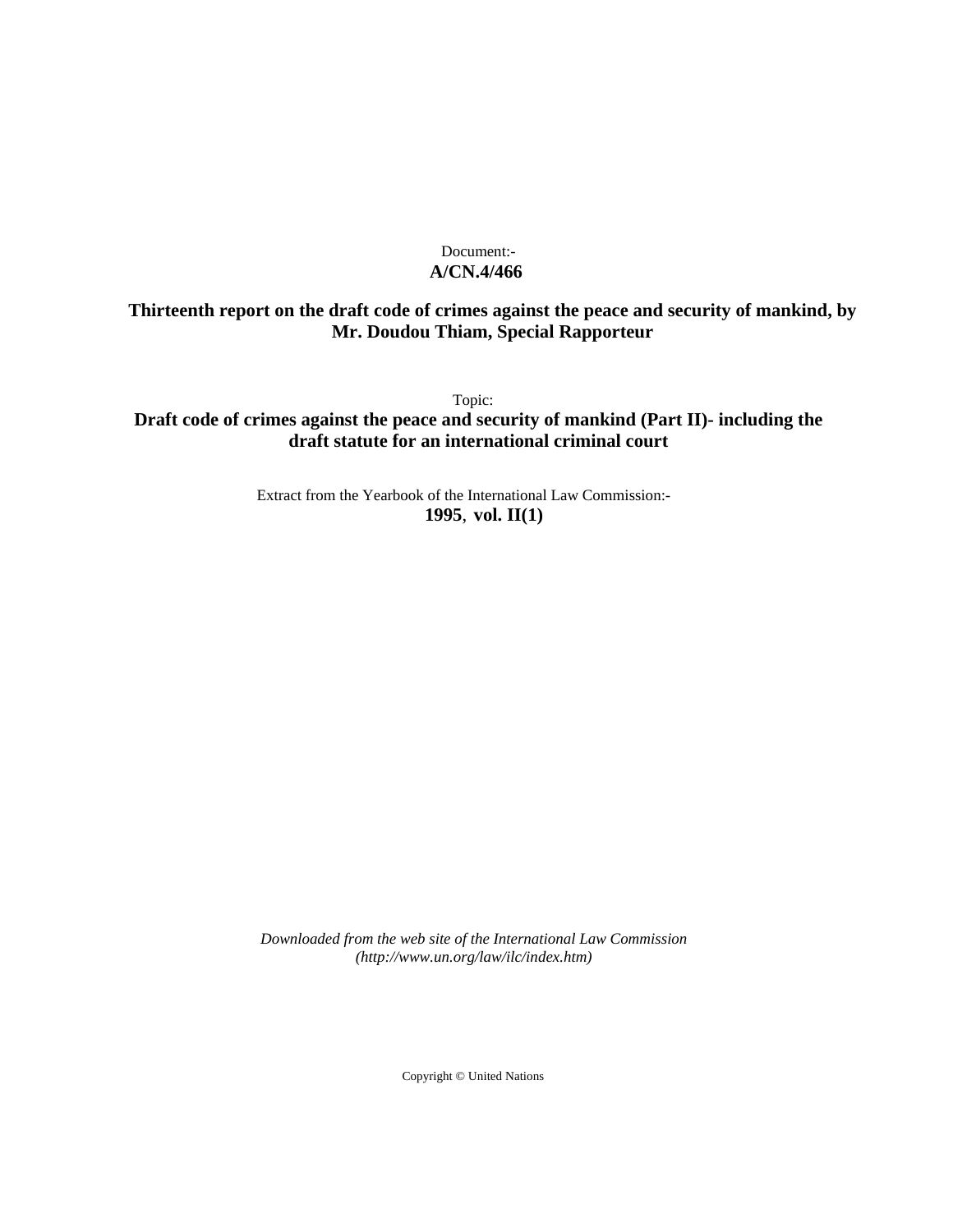# **DRAFT CODE OF CRIMES AGAINST** THE PEACE AND SECURITY OF MANKIND

# [Agenda item 4]

# DOCUMENT A/CN.4/466\*

# Thirteenth report on the draft Code of Crimes against the Peace and Security of Mankind,<br>by Mr. Doudou Thiam, Special Rapporteur

[Original: French]<br>[24 March 1995]

# **CONTENTS**

Page

|          |                                                  |             | 33 |
|----------|--------------------------------------------------|-------------|----|
|          |                                                  | Paragraphs  |    |
|          |                                                  | $1 - 30$    | 35 |
|          |                                                  | $31 - 144$  | 38 |
| Part II. | Crimes against the peace and security of mankind |             |    |
|          |                                                  | $31 - 53$   | 38 |
|          |                                                  | 31          | 38 |
|          |                                                  | $32 - 40$   | 38 |
|          |                                                  | $41 - 53$   | 39 |
|          |                                                  | $41 - 49$   | 39 |
|          |                                                  | 50          | 40 |
|          | 3.                                               | $51 - 53$   | 40 |
|          |                                                  | $54 - 62$   | 41 |
|          |                                                  | 54          | 41 |
|          |                                                  | $55 - 60$   | 41 |
|          |                                                  | $61 - 62$   | 41 |
|          |                                                  | 61          | 41 |
|          |                                                  | 62          | 41 |
|          |                                                  | $63 - 94$   | 42 |
|          |                                                  | 63          | 42 |
|          |                                                  | $64 - 74$   | 42 |
|          |                                                  | $75 - 94$   | 43 |
|          |                                                  | $75 - 80$   | 43 |
|          |                                                  | 81          | 43 |
|          |                                                  | $82 - 94$   | 44 |
|          |                                                  | $95 - 110$  | 45 |
|          |                                                  | 95          | 45 |
|          |                                                  | $96 - 104$  | 45 |
|          |                                                  | $105 - 110$ | 46 |
|          | 1.                                               | $105 - 106$ | 46 |
|          |                                                  | 107         | 46 |
|          | 3.                                               | $108 - 110$ | 47 |

<sup>\*</sup> Incorporating document A/CN.4/466/Corr.1.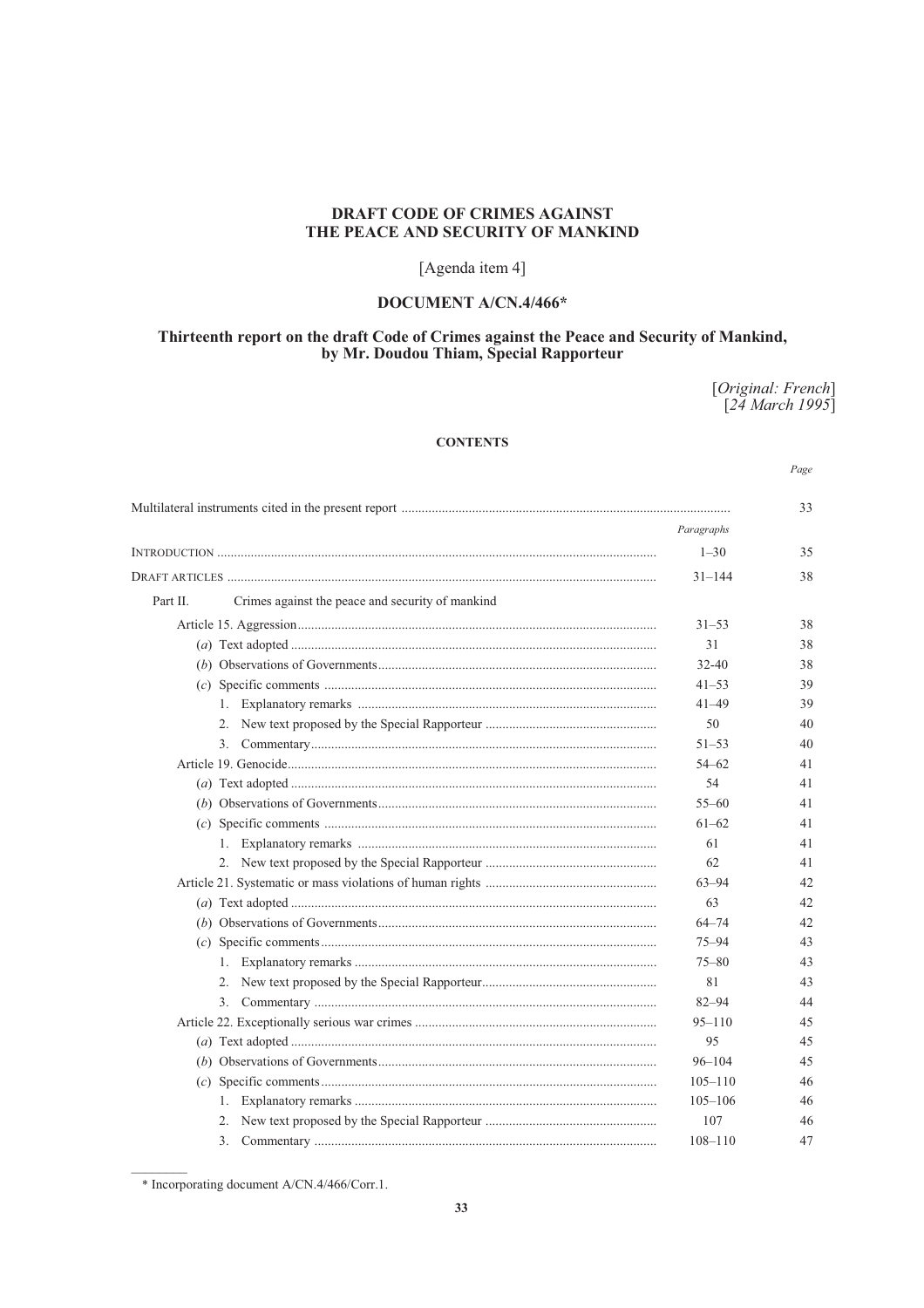#### *Paragraphs Page*

|                | $111 - 129$ |  |
|----------------|-------------|--|
|                | 111         |  |
|                | $112 - 122$ |  |
|                | $123 - 129$ |  |
|                | $123 - 125$ |  |
|                | 126         |  |
| 3 <sub>1</sub> | $127 - 129$ |  |
|                | $130 - 144$ |  |
|                | 130         |  |
|                | $131 - 141$ |  |
|                | $142 - 144$ |  |
|                | $142 - 143$ |  |
|                | 144         |  |

#### **Multilateral instruments cited in the present report**

 $\frac{1}{2}$ 

 $\frac{1}{2}$ 

Hague Convention concerning the Laws and Customs of War on Land (Convention IV) (The Hague, 18 October 1907)

- Convention for the Prevention and Punishment of Terrorism (Geneva, 16 November 1937)
- Agreement on the Prosecution and Punishment of Major War Criminals of the European Axis Powers (London, 8 August 1945)
- Convention on the Prevention and Punishment of the Crime of Genocide (New York, 9 December 1948)
- Geneva Conventions for the protection of victims of war (Geneva, 12 August 1949) and
	- Protocol Additional to the Geneva Conventions 12 August 1949, and relating to the Protection of Victims of International Armed Conflicts (Protocol I) (Geneva, 8 June 1977)
- International Covenant on Civil and Political Rights (New York, 16 December 1966)
- Convention against Torture and Other Cruel, Inhuman or Degrading Treatment or Punishment (New York, 10 December 1984)
- United Nations Convention against Illicit Traffic in Narcotic Drugs and Psychotropic Substances (Vienna, 20 December 1988)
- International Convention against the Recruitment, Use, Financing and Training of Mercenaries (New York, 4 December 1989)
- *Sources* J. B. Scott, ed., *The Hague Conventions and Declarations of 1899 and 1907,* 3rd ed. (New York, Oxford University Press, 1918), p. 100.
- League of Nations Publications, *V. Legal Questions*, 1937. V.10 (Official No. C.546.M.383.1937.V).
- United Nations, *Treaty Series*, vol. 82, p. 279.

Ibid., vol. 78, p. 277.

- Ibid., vol. 75, p. 31 *et seq*.
- Ibid., vol. 1125, p. 3.
- Ibid., vol. 999, p. 171.
- *Official Records of the General Assembly, Thirty-ninth Session, Supplement No. 51*, resolution 39/46, annex.
- *Official Records of the United Nations Conference for the Adoption of a Convention against Illicit Traffic in Narcotic Drugs and Psychotropic Substances, Vienna, 25 November-20 December 1988,* vol. I (United Nations publication, Sales No. E.94.XI.5).
- *Official Records of the General Assembly, Forty-fourth Session, Supplement No. 49*, resolution 44/34, annex.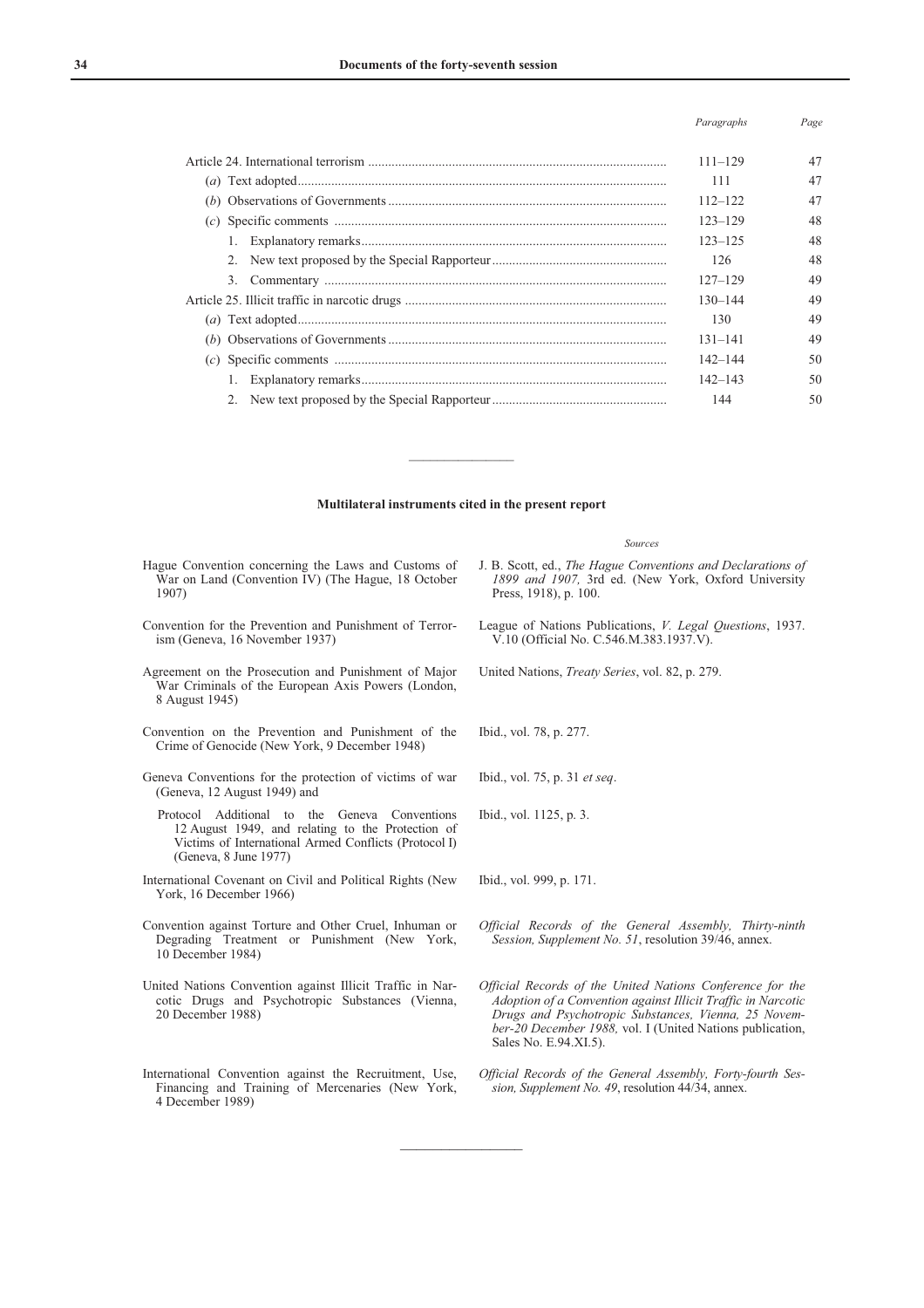#### **Introduction**

1. In his twelfth report on the draft Code of Crimes against the Peace and Security of Mankind,<sup>1</sup> the Special Rapporteur announced his intention of limiting the list of such crimes to offences whose characterization as crimes against the peace and security of mankind was hard to challenge.

2. This report will attempt to keep that promise. It will doubtless be a difficult and delicate task, given the opposing tendencies that exist within the Commission: an expansive tendency that favours as comprehensive a Code as possible and a restrictive tendency that wants the scope of the Code to be as narrow as possible.

3. Proposing a definitive list of the offences to be included poses something of a dilemma. If the Special Rapporteur follows the maximalist tendency, he runs the risk of reducing the draft Code to a mere exercise in style, with no chance of becoming an applicable instrument. Conversely, if he follows the restrictive tendency, he could end up with a mutilated draft.

4. Having studied the comments and observations made by Governments,<sup>2</sup> the Special Rapporteur is proposing a more restricted list than that adopted on first reading. This is what the vast majority of Governments want. In order for an internationally wrongful act to become a crime under the Code, not only must it be extremely serious but the international community must decide that it is to be included. Extreme seriousness is too subjective a criterion and leaves room for considerable uncertainty. Other factors, notably technical and political ones, are involved in the drafting and adoption of a Code of Crimes against the Peace and Security of Mankind.

5. From a technical standpoint, the diversity of legal systems complicates the task of defining an international offence.

6. From a political standpoint, any codification exercise must, in order to be successful, be supported by a clearly expressed political will. In the present case, this means not just one political will but the convergence of several political wills. Since this convergence of wills has proved difficult to achieve on a large number of draft articles, the Special Rapporteur has been forced to reduce the list proposed on first reading.<sup>3</sup>

 $\overline{\phantom{a}}$ 

7. The draft articles submitted to Governments met with a varied reception. There was strong opposition to some of them on the part of several Governments, while others were the subject of reservations or criticisms as to their form or their substance.

8. The draft articles that were strongly opposed were the following: 16 (Threat of aggression); 17 (Intervention); 18 (Colonial domination and other forms of alien domination); and 26 (Wilful and severe damage to the environment).

9. The Special Rapporteur believes that the Commission should beat a retreat and abandon these draft articles for the time being. There was little support for the draft articles on the threat of aggression and intervention because Governments found them vague and imprecise. They failed to meet the standards of precision and rigour required by criminal law.

10. The draft articles on colonial domination and other forms of alien domination and wilful and severe damage to the environment were equally unpopular with Governments that expressed an opinion on them. Although article 19 of the draft articles on State responsibility<sup>4</sup> characterizes as international crimes both colonial domination and other forms of alien domination and serious damage to the human environment, for the time being these draft articles do not seem to have convinced Governments. It will be necessary to wait until developments in international law confirm or reverse the tendency to consider these acts as crimes.

11. That leaves the draft articles on which there were reservations, namely: apartheid (art. 20); the recruitment, use, financing and training of mercenaries (art. 23); international terrorism (art. 24); and illicit traffic in narcotic drugs (art. 25).

12. Several observations were made about apartheid (art. 20):

 (*a*) One Government said that it had no substantive objections but proposed dropping the word "apartheid" and replacing it by the words "institutionalized racial discrimination";

\_\_\_\_\_\_\_\_\_\_\_\_\_\_\_\_\_\_\_\_\_\_\_\_\_\_\_\_\_\_\_\_\_\_\_\_\_\_\_\_\_\_\_\_\_\_\_\_\_\_\_\_\_

<sup>1</sup> *Yearbook … 1994*, vol. II (Part One), pp. 97 *et seq*., document A/CN.4/460 and Corr.1.

<sup>2</sup> *Yearbook … 1993*, vol. II (Part One), pp. 59 *et seq*., document A/CN.4/448 and Add.1.

<sup>&</sup>lt;sup>3</sup> The list proposed on first reading was the following: aggression (art. 15); threat of aggression (art. 16); intervention (art. 17); colonial domination and other forms of alien domination (art. 18); genocide

<sup>(</sup>art. 19); apartheid (art. 20); systematic or mass violations of human rights (art. 21); exceptionally serious war crimes (art. 22); recruitment, use, financing and training of mercenaries (art. 23); international terrorism (art. 24); illicit traffic in narcotic drugs (art. 25); and wilful and severe damage to the environment (art. 26). For the text of the draft articles provisionally adopted on first reading by the Commission, see *Yearbook … 1991*, vol. II (Part Two), pp. 94 *et seq*.

<sup>&</sup>lt;sup>4</sup> For the text of articles 1–35 of part one of the draft articles adopted on first reading by the Commission, see *Yearbook … 1980*, vol. II (Part Two), pp. 30–34.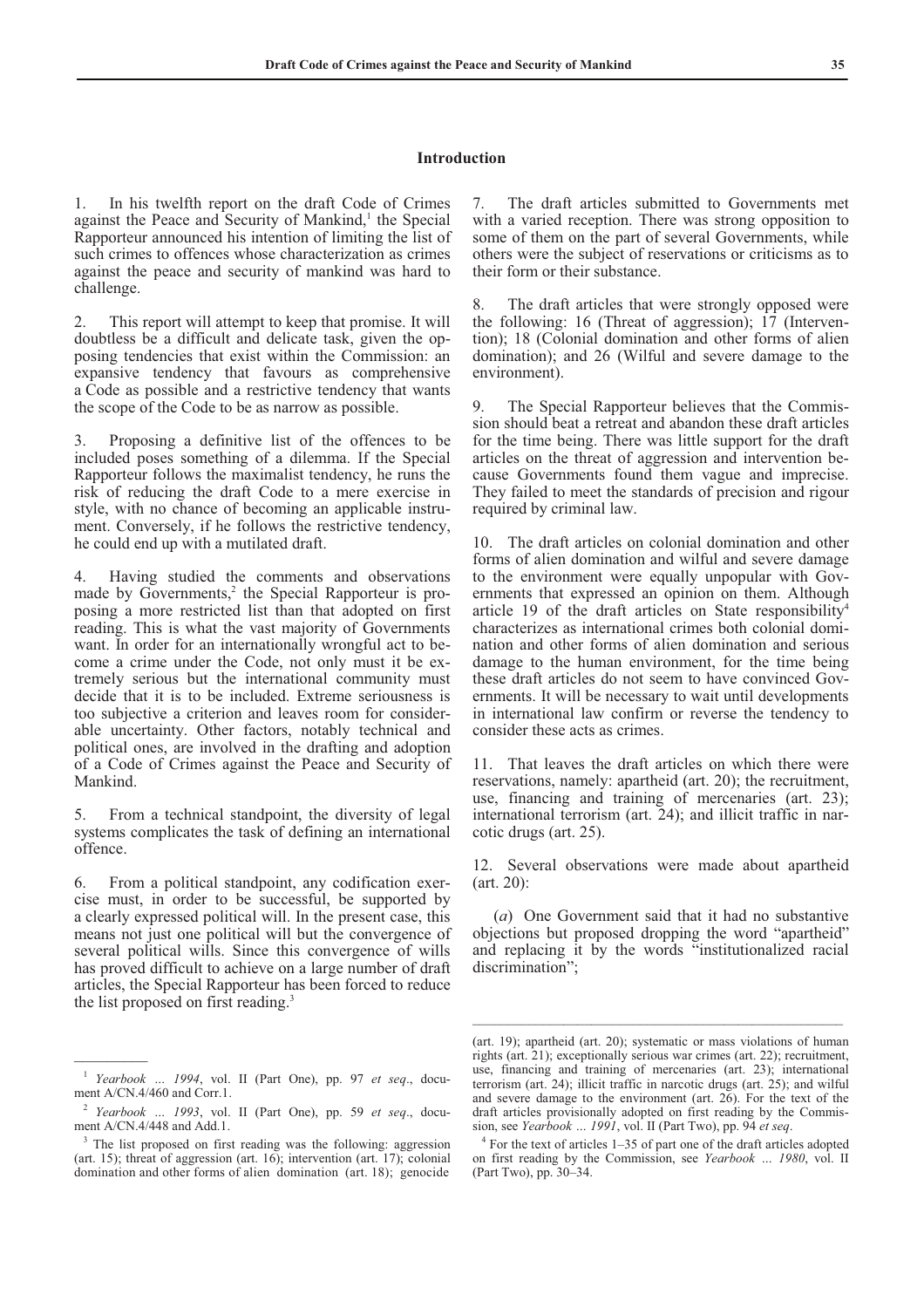(*b*) Two Governments felt that apartheid came under the systematic or mass violations of human rights covered by draft article 21 and that there was no need to devote a specific article to it;

 (*c*) Two other Governments took the view that since apartheid had been dismantled in the one country where it had been applied, it no longer had a place in the draft articles.

13. The Special Rapporteur believes that even if the word "apartheid" is dropped, there is no guarantee that the phenomenon to which it refers will not reappear. As a result, the proposal to replace the word "apartheid" by the words "institutionalization of racial discrimination" is not without interest. However, rather than propose a new draft article on apartheid, the Special Rapporteur will abide by whatever position the Commission takes.

14. Regarding draft article 23 (Recruitment, use, financing and training of mercenaries), some Governments considered this phenomenon neither widespread nor sufficiently serious to be included in the draft Code. Besides, the International Convention against the Recruitment, Use, Financing and Training of Mercenaries has been signed by only a handful of countries.

15. The Special Rapporteur thinks that these criticisms are groundless. The phenomenon could well re-emerge in some parts of the world, particularly the developing world, and disrupt peace and security. He believes, however, that the acts covered by the draft article could be prosecuted as acts of aggression and that there may, as a result, be no need to devote a separate article to them.

16. On the other hand, the Special Rapporteur believes that the Commission should retain the draft article on international terrorism (art. 24), with some changes. For instance, it should be recognized that not only agents or representatives of a State may commit terrorist acts, but also private individuals acting as members of a group, movement or association. The draft article proposed by the Special Rapporteur for the second reading takes this possibility into account.

17. This leaves draft article 25 (Illicit traffic in narcotic drugs), which prompted some questions. One Government asked what was to be gained by including in the draft Code an activity which was viewed as criminal by the great majority of States, and effectively prosecuted as such by most of them.

18. Governments which asked this question are perhaps unaware that it was at the request of other Governments that the Commission was instructed to prepare a draft statute for an international criminal court. Drug traffickers have formed powerful organizations which can threaten the stability and security of some States. Those who question the appropriateness of targeting narcotic drug trafficking in the draft Code would do well to consider the following observation by the Government of Switzerland (see para. 141 below).

19. The considerations summarized above prompted the Special Rapporteur to reduce substantially the draft articles adopted on first reading. The offences that remain are thus the following:

- (*a*) Aggression;
- (*b*) Genocide;
- (*c*) Crimes against mankind;
- (*d*) War crimes;
- (*e*) International terrorism;
- (*f*) Illicit traffic in narcotic drugs.

20. This reduces the number of offences from twelve to six. The present report will deal with those six offences. There may be some for whom even this list will be too long and who will say that the content of the Code must be pared down still further. That will be for the Commission to decide.

21. However, one last observation is in order. It will have been noted that Governments did not respond to the request that they propose a penalty for each crime. The reason for this is that it is difficult to determine a specific penalty for each crime. In one of his reports on applicable penalties, the Special Rapporteur proposed that, instead of fixing a penalty for each offence, a scale of penalties should simply be established, leaving it up to the courts concerned to determine the penalty applicable in each case.

22. In fact, all the offences covered in the Code are considered to be extremely serious and it would be difficult to stipulate different penalties for offences which are uniformly considered to be extremely serious. Only the courts can determine what penalty would be just, given the circumstances of each case and the personality of the accused.

23. This has, moreover, been the method followed by the charters or statutes of international criminal courts. According to article 27 of the Charter of the Nürnberg International Military Tribunal,<sup>5</sup> "The Tribunal shall have the right to impose upon a Defendant, on conviction, death or such other punishment as shall be determined by it to be just". Similarly, according to article 16 of the Charter of the International Military Tribunal for the Far East (Tokyo Tribunal),<sup>6</sup> "The Tribunal shall have the power to impose upon an accused, on conviction, death or such other punishment as shall be determined by it to be just".

<sup>&</sup>lt;sup>5</sup> Annexed to the London Agreement of 8 August 1945 on the Prosecution and Punishment of Major War Criminals of the European Axis Powers.

<sup>6</sup> Published in *Documents on American Foreign Relations* (Princeton University Press, 1948), vol. VIII, 1 July 1945–31 December 1946, pp. 354 *et seq*.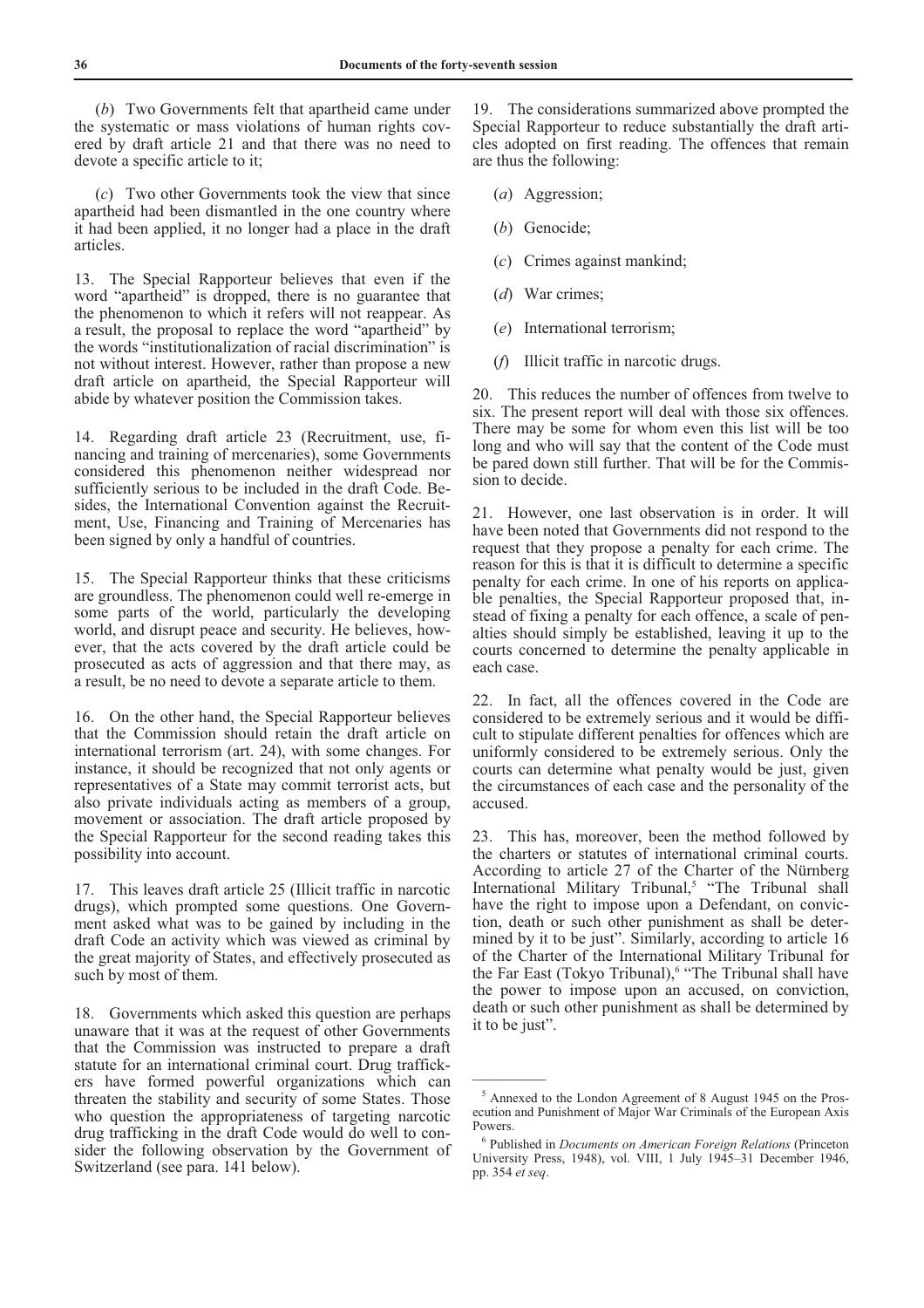24. Closer to home, article 24 of the Statute of the International Tribunal for the Prosecution of Persons Responsible for Serious Violations of International Humanitarian Law in the Territory of the Former Yugoslavia since  $1991<sup>7</sup>$  provides:

 The penalty imposed by the Trial Chamber shall be limited to imprisonment. In determining the terms of imprisonment, the Trial Chambers shall have recourse to the general practice regarding prison sentences in the courts of the former Yugoslavia.

25. Lastly, article 47 of the draft statute for an international criminal court prepared by the Commission at its forty-sixth session $8$  provides that:

 "1. The Court may impose on a person convicted of a crime under this Statute one or more of the following penalties:

 "(*a*) A term of life imprisonment, or of imprisonment for a specified number of years;

" $(b)$  A fine.

 $\frac{1}{2}$ 

 "2. In determining the length of a term of imprisonment or the amount of a fine to be imposed, the Court may have regard to the penalties provided for by the law of:

 "(*a*) The State of which the convicted person is a national;

"(b) The State where the crime was committed;

 "(*c*) The State which had custody of and jurisdiction over the accused."

26. The flexibility is to be noted of these various provisions, which give the courts a certain latitude, albeit within certain established limits, of course.

27. This is the course that the Special Rapporteur had proposed. Such an approach does not conflict with the principle of *nullum crimen sine lege* because the Statute itself guides the courts and indicates the minimum and maximum penalties.

28. It is now for the Commission, given the silence of Governments on the matter of applicable penalties, to choose which course to follow.

29. If it decides to establish in the statute itself the penalties applicable to each crime, this method could come up against the difficulty of reaching an agreement, within the Commission, on appropriate penalties. If such an agreement is not reached, it will be necessary to resort to one of the methods outlined above.

30. It is regrettable that the draft statute for an international criminal court, as recently prepared by the Commission, determined the applicable penalties when this should normally have been done in the draft Code. The Commission will have to take this situation into account when it comes to deal, in the draft Code, with the problem of the penalties applicable to crimes against the peace and security of mankind.

**<sup>7</sup>** Hereinafter referred to as the International Tribunal for the Former Yugoslavia. Reference texts are reproduced in *Basic Documents, 1995*  (United Nations publication, Sales No. E/F.95.III.P.1).

**<sup>8</sup>** *Yearbook … 1994*, vol. II (Part Two), pp. 26 *et seq*., para. 91.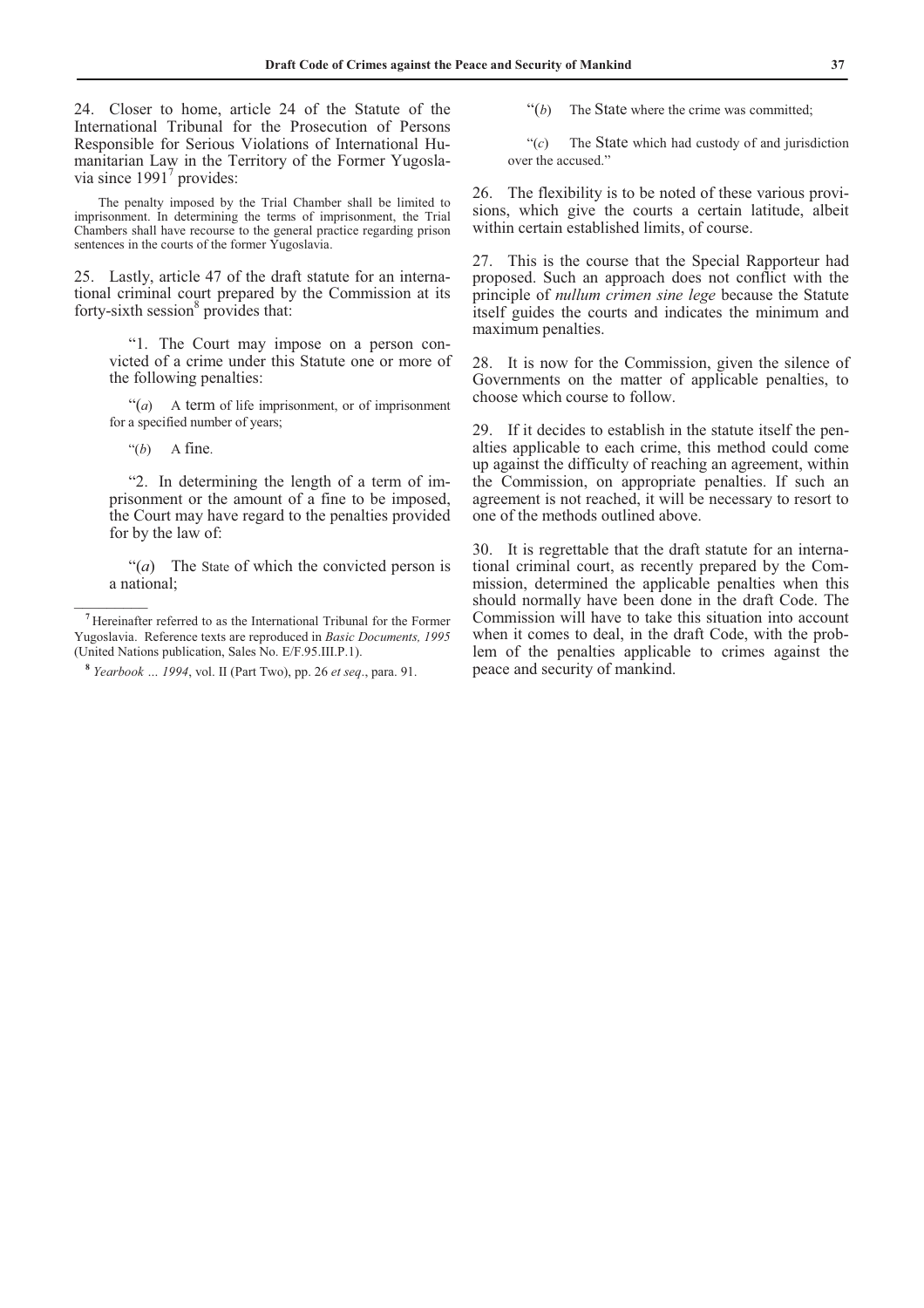# **Draft articles**<sup>3</sup>

#### PART II

# **CRIMES AGAINST THE PEACE AND SECURITY OF MANKIND**<sup>9</sup>

#### *Article 15. Aggression*

(a) *Text adopted*

31. Draft article 15, as provisionally adopted on first reading, reads as follows:

 **1. An individual who as leader or organizer plans, commits or orders the commission of an act of aggression shall, on conviction thereof, be sentenced [to …].** 

 **2. Aggression is the use of armed force by a State against the sovereignty, territorial integrity or political independence of another State, or in any other manner inconsistent with the Charter of the United Nations.** 

 **3. The first use of armed force by a State in contravention of the Charter shall constitute** *prima facie* **evidence of an act of aggression, although the Security Council may, in conformity with the Charter, conclude that a determination that an act of aggression has been committed would not be justified in the light of other relevant circumstances, including the fact that the acts concerned or their consequences are not of sufficient gravity.** 

Any of the following acts, regardless of a declaration of war, **constitutes an act of aggression, due regard being paid to paragraphs 2 and 3:** 

 **(***a***) The invasion or attack by the armed forces of a State of the territory of another State, or any military occupation, however temporary, resulting from such invasion or attack, or any annexation by the use of force of the territory of another State or part thereof;** 

 **(***b***) Bombardment by the armed forces of a State against the territory of another State or the use of any weapons by a State against the territory of another State;** 

 **(***c***) The blockade of the ports or coasts of a State by the armed forces of another State;** 

 **(***d***) An attack by the armed forces of a State on the land, sea or air forces, or marine and air fleets of another State;** 

 **(***e***) The use of armed forces of one State which are within the territory of another State with the agreement of the receiving State in contravention of the conditions provided for in the agreement, or any extension of their presence in such territory beyond the termination of the agreement;** 

 **(***f***) The action of a State in allowing its territory, which it has placed at the disposal of another State, to be used by that other State for perpetrating an act of aggression against a third State;** 

 **(***g***) The sending by or on behalf of a State of armed bands, groups, irregulars or mercenaries, which carry out acts of armed force against another State of such gravity as to amount to the acts listed above, or its substantial involvement therein;** 

 **(***h***) Any other acts determined by the Security Council as constituting acts of aggression under the provisions of the Charter.** 

**\_\_\_\_\_\_\_\_\_** 

 **[5. Any determination by the Security Council as to the existence of an act of aggression is binding on national courts.]** 

 **6. Nothing in this article shall be interpreted as in any way enlarging or diminishing the scope of the Charter of the United Nations including its provisions concerning cases in which the use of force is lawful.** 

 **7. Nothing in this article could in any way prejudice the right to self-determination, freedom and independence, as derived from the Charter, of peoples forcibly deprived of that right and referred to in the Declaration on Principles of International Law concerning Friendly Relations and Cooperation among States in accordance with the Charter of the United Nations, particularly peoples under colonial and racist regimes or other forms of alien domination; nor the right of these peoples to struggle to that end and to seek and receive support, in accordance with the principles of the Charter and in conformity with the above-mentioned Declaration.** 

#### (b) *Observations of Governments*

#### *Australia*

32. The Government of Australia takes the view that draft article 15 encompasses, in addition to wars of aggression, unjustified acts of aggression short of war. This goes beyond existing international law which criminalizes wars of aggression only. While the international community would identify acts of aggression short of wars of aggression as illegal and hold the delictual State responsible for its illegality, it does not follow that the international community is willing to recognize that individuals in the delictual State are guilty of international crimes. Australia considers that the implications of criminalizing individual acts in these circumstances should be further considered.

33. A further difficulty arises for Australia from the reference in draft article 15 to the Security Council. The definition of aggression both includes (according to paragraph 4 (*h*) of the article) "any other acts determined by the Security Council as constituting acts of aggression under the provisions of the Charter" and excludes (para. 3) acts which the Council determines not to be acts of aggression because of other relevant circumstances. The relationship between the draft Code and the Council is an exceptionally difficult problem, as the Commission has noted. Under constitutional systems based on the separation of judicial and executive power, a central element in an offence could not be left to be conclusively determined by an international executive agency such as the Security Council.

#### *Belarus*

34. While welcoming the inclusion in draft article 15 of responsibility for the planning of aggression, the competent bodies of Belarus consider that the list of criminal acts should also include the preparation of aggression,

<sup>9</sup> For comments and observations of Governments, see *Yearbook … 1993*, vol. II (Part One), pp. 59-109, document A/CN.4/448/Add.1.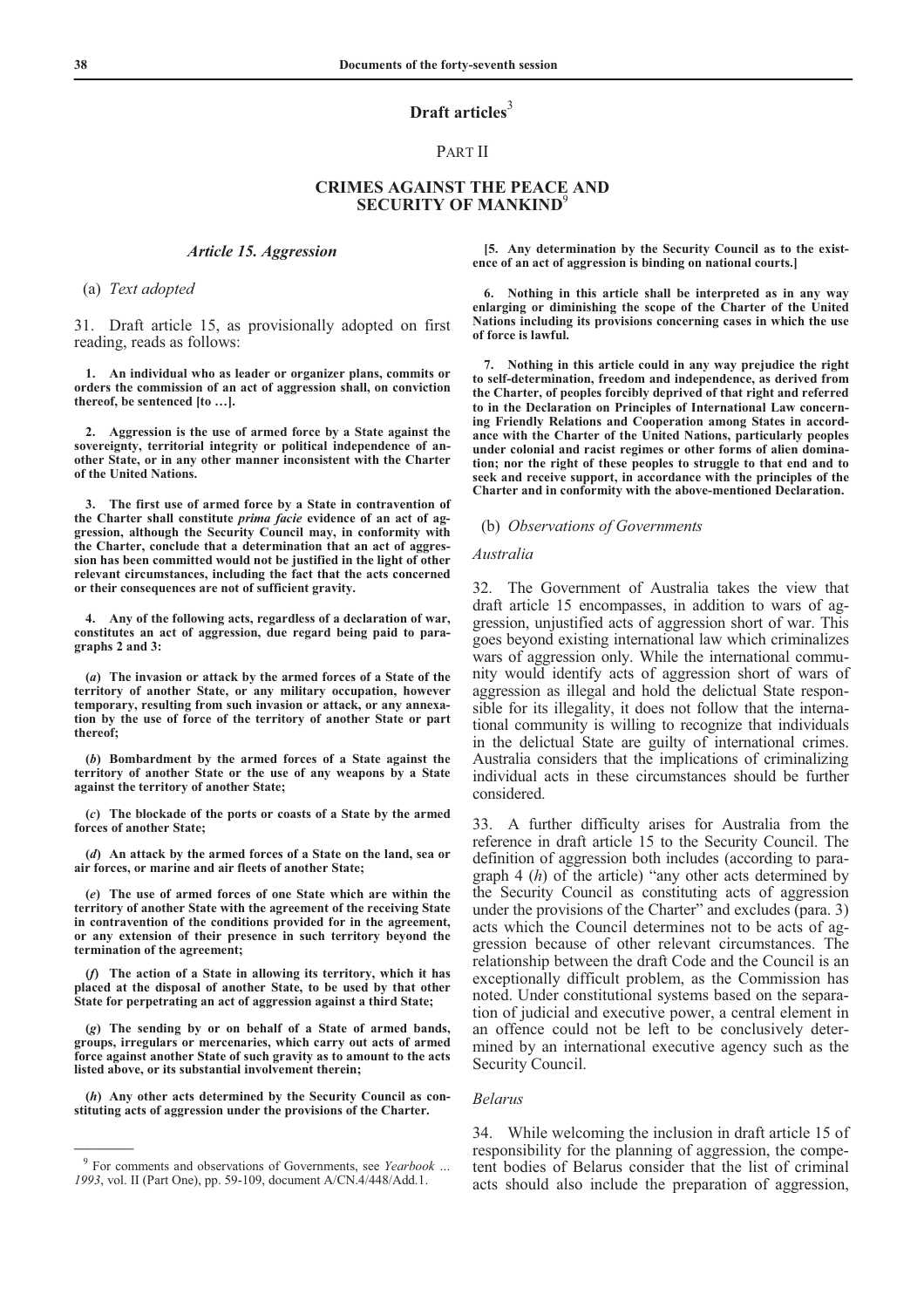particularly since planning is only one of the elements of preparation.

35. According to the Government of Belarus, with regard to the distinction made in the draft article between the functions of the Security Council and those of the judicial authorities, it should be noted that the distinction can be viewed only as a temporary measure. If the Council's determination as to the existence of an act of aggression is to have binding force on national courts, what is needed is not only a legal formulation of this obligation in an international treaty, but also the existence and observance of some juridical procedure (for example, a requirement for the preliminary establishment of a commission of investigation), which would guarantee the objectivity of the Council's decision. Clearly this decision can in no way prejudge the question of the guilt of a particular individual in committing aggression.

36. Belarus also notes that if an international criminal court is established within the United Nations, the question of the delimitation of competence between it and the Security Council would be studied separately.

# *United States of America*

37. The Government of the United States notes that the Code's definition of aggression is taken from the General Assembly's Definition of aggression in its resolution 3314 (XXIX). The Assembly, however, did not adopt this definition for the purpose of imposing criminal liability, and the history of this definition shows that it was intended only as a political guide and not as a binding criminal definition.

# *Paraguay*

38. The Government of Paraguay states that, in answer to the request of the Commission, it would like to make a few comments on the provisions of the draft Code. Some, for example the one concerning draft article 15, relate simply to form or legislative technique. Draft article 15 states—as do others—that an individual who commits one of the crimes specified in the draft Code "shall, on conviction thereof, be sentenced ...". The phrase "on conviction thereof" is clearly redundant, for a person cannot be sentenced until he has been tried and found guilty.

### *United Kingdom of Great Britain and Northern Ireland*

39. The United Kingdom has grave doubts concerning draft article 15. According to the British Government, most of this article is a repetition of the Definition of aggression contained in General Assembly resolution 3314 (XXIX). That resolution was intended to assist the General Assembly and the Security Council by clarifying a key concept in the Charter of the United Nations, but one which has been left undefined. The United Kingdom agrees entirely with those members of the Commission who considered that a resolution intended to serve as a guide for the political organs of the United Nations is inappropriate as the basis for criminal prosecution before

a judicial body. It is patently insufficient for the commentary to suggest that this criticism is met by failing to mention the resolution by name.<sup>10</sup> The wording of the resolution needs careful adaptation in order to prescribe clearly and specifically those acts which attract individual criminal responsibility. Paragraph 4 (*h*) offends against the principle of *nullum crimen sine lege*, as well as operating with potential retroactive effect in contravention of draft article 10.

#### *Switzerland*

40. The Government of Switzerland considers that the proposed definition of aggression rests mainly—and with perfect justification—on that contained in General Assembly resolution 3314 (XXIX). That, however, is a text intended for a political organ. Moreover, under the terms of Article 39 of the Charter of the United Nations, it is the Security Council which is responsible for determining the existence of any threat to the peace, breach of the peace, or act of aggression. The question, therefore, is whether the national judge should be bound by the Council's determinations. In some respects, this would appear desirable. Indeed, it is hard to see how a national judge could characterize an act as aggression, if the Council, which bears the primary responsibility for peace-keeping, had not found it to be so. On the other hand, everyone knows that the Council can be paralysed by the exercise of the veto. Decisions of the courts would therefore be subordinate to those of the Council. It is not certain that the security of law would benefit therefrom. To suggest that decisions of the Council, a political organ if ever there was one, should serve as a direct basis for national courts when they are called upon to establish individual culpability and determine the severity of the penalty does not seem to be in keeping with a sound conception of justice. Accordingly, it would be just as well not to include paragraph 5 which appears in square brackets.

# (c) *Specific comments*

 $\frac{1}{2}$ 

# 1. EXPLANATORY REMARKS

41. With the exception of paragraphs 1 and 2, draft article 15 was the subject of numerous criticisms by Governments, which observed that:

 (*a*) Paragraph 3, on evidence of aggression, does not seem to belong in a definition of aggression;

 (*b*) The enumeration of acts of aggression given in paragraph 4 is not exhaustive;

 (*c*) Moreover, the Security Council may conclude that "a determination that an act of aggression has been committed would not be justified in the light of … circumstances" (para. 3);

 $10$  Draft article 15 was previously adopted as draft article 12. For the commentary, see *Yearbook … 1988*, vol. II (Part Two), pp. 71–73.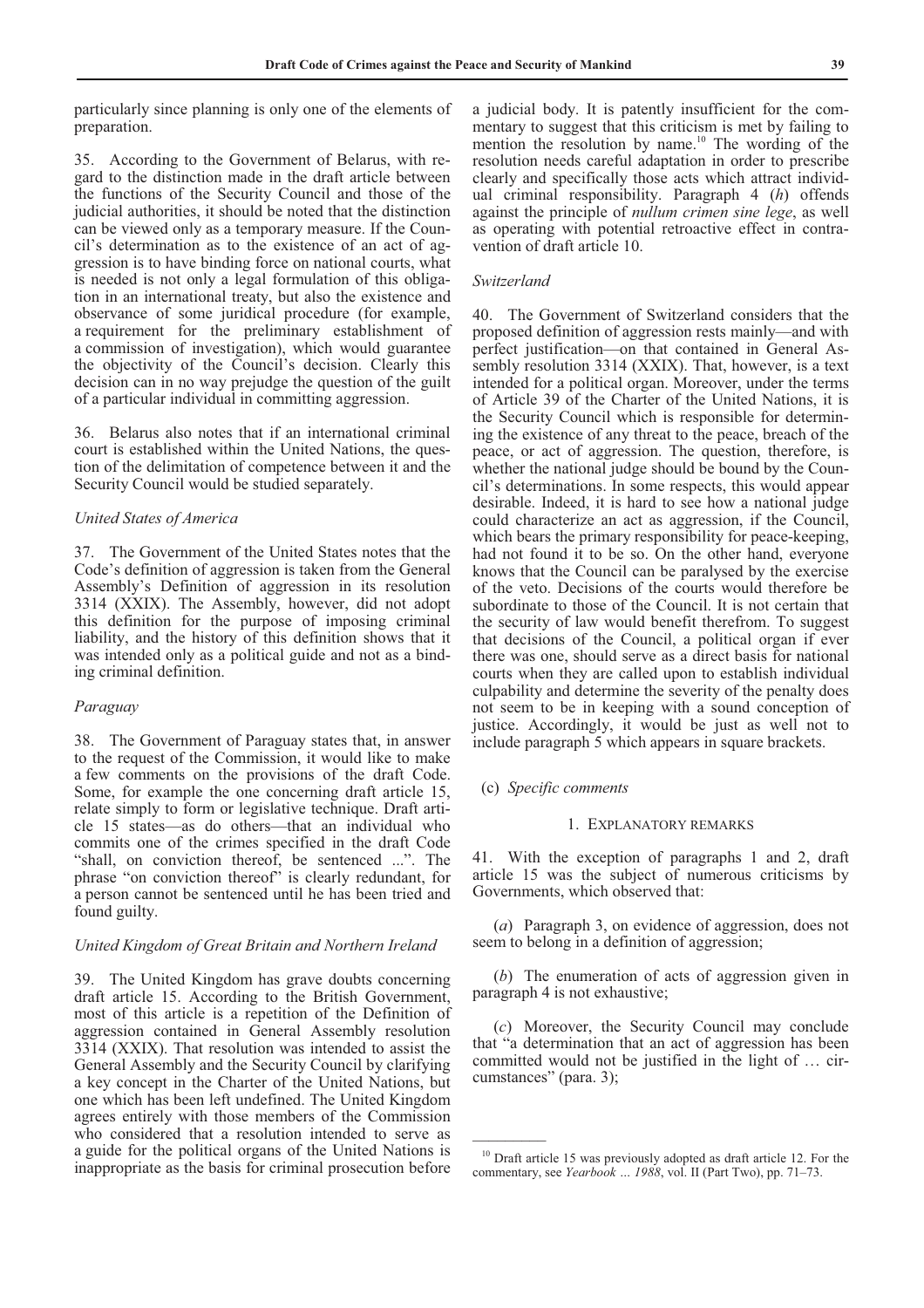(*d*) Paragraph 4 (*h*) states that, in addition to the acts listed, any other acts may be "determined by the Security Council as constituting acts of aggression under the provisions of the Charter";

 (*e*) Paragraph 5 makes national courts subordinate to the Security Council, which is a political organ;

 (*f*) Paragraphs 6 and 7, on the scope of the Charter of the United Nations and on the self-determination, freedom and independence of peoples, are political provisions and do not belong in a legal definition.

42. These criticisms, echoing many others made on the occasion of earlier attempts to define aggression, prompt the Special Rapporteur to ask the following question: "Is a legal definition of the concept of aggression possible?"

43. Mr. Jean Spiropoulos, the previous Special Rapporteur on the draft Code of Offences against the Peace and Security of Mankind, asked himself the same question in 1951. The conclusion he came to was that "the notion of aggression is a notion *per se*, a primary notion, which, by its very essence, is not susceptible of definition ... A 'legal' definition of aggression would be an *artificial construction* which, applied to concrete cases, could easily lead to conclusions which might be contrary to the 'natural' notion of aggression".<sup>11</sup>

44. This was also the position taken by another specialist in international criminal law, who wrote that

the concept of aggression … had yet to be legally defined in international law.

 In fact, the enumerative definition found in the London treaties of 1933 (the so-called Litvinov-Politis definition), when put to the test, had revealed lacunae and had failed to cover all the cases of aggression that had arisen in the international arena.

 Since then, all efforts made within the League of Nations, and subsequently under the auspices of the United Nations, to arrive at a satisfactory definition of aggression had failed. The experts of different international organizations entrusted with the task had reached the conclusion that the concept of aggression was, in fact, legally undefinable, meaning that it did not lend itself to an analytical definition; no matter how detailed that definition might be, it would never be exhaustive.

45. Indefatigable, the international community pursued its efforts, which culminated in General Assembly resolution 3314 (XXIX) on the definition of aggression. However, this resolution was adopted by the Assembly without a vote.

46. Nowadays, many Governments doubt whether this resolution can serve as the basis for a legal definition of aggression or as the justification for a judicial decision.

 $\overline{\phantom{a}}$ 

47. In these circumstances, the Commission has three options: it can refer to aggression without defining it, it can limit itself to a general definition or it can accompany the general definition by a non-limitative enumeration.

48. This last method has often been adopted in international conventions defining international crimes, for instance, in the Martens clause of the preamble to the Hague Convention IV of 1907 and article 6 (*b*) of the Charter of the Nürnberg International Military Tribunal<sup>5</sup> on violations of the laws or customs of war, states that such violations shall include, "but not be limited to", murder, ill-treatment, etc.

49. The same approach was taken only recently in the Statute of the International Criminal Tribunal for the Former Yugoslavia<sup>7</sup> and was also used in the draft Code adopted by the Commission at its sixth session in 1954,<sup>13</sup> which defined such offences as "inhuman acts such as ...".

# 2. NEW TEXT PROPOSED BY THE SPECIAL RAPPORTEUR

50. Recognizing the impossibility of enumerating all acts that would constitute aggression, the Special Rapporteur proposes the following general definition:

# "*Article 15. Aggression*

 "1. An individual who as leader or organizer is convicted of having planned or ordered the commission of an act of aggression shall be sentenced [to ...].

 "2. Aggression is the use of armed force by a State against the sovereignty, territorial integrity or political independence of another State, or in any other manner inconsistent with the Charter of the United Nations."

#### 3. COMMENTARY

51. What remains is to answer an important question raised by one Government, namely: are acts of aggression or wars of aggression to be criminalized?

52. According to that Government, the distinction between an act of aggression and a war of aggression is based on the fact that an act of aggression is less serious than a war of aggression and does not have the same legal consequences. An act of aggression is simply a wrongful act which results in the international responsibility of the State which committed it, whereas a war of aggression results in the criminal liability of the leaders of that State.

<sup>11</sup> *Yearbook … 1951*, vol. II, document A/CN.4/44, p. 69, paras. 165– 166.

<sup>&</sup>lt;sup>12</sup> Stefan Glaser, *Droit international pénal conventionnel* (Brussels, Bruylant, 1970), p. 61.

<sup>13</sup> The draft Code adopted by the Commission (*Official Records of the General Assembly, Ninth Session, Supplement No. 9* (A/2693), pp. 150–152, para. 54) is reproduced in *Yearbook … 1985*, vol. II (Part Two), p. 8, para. 18.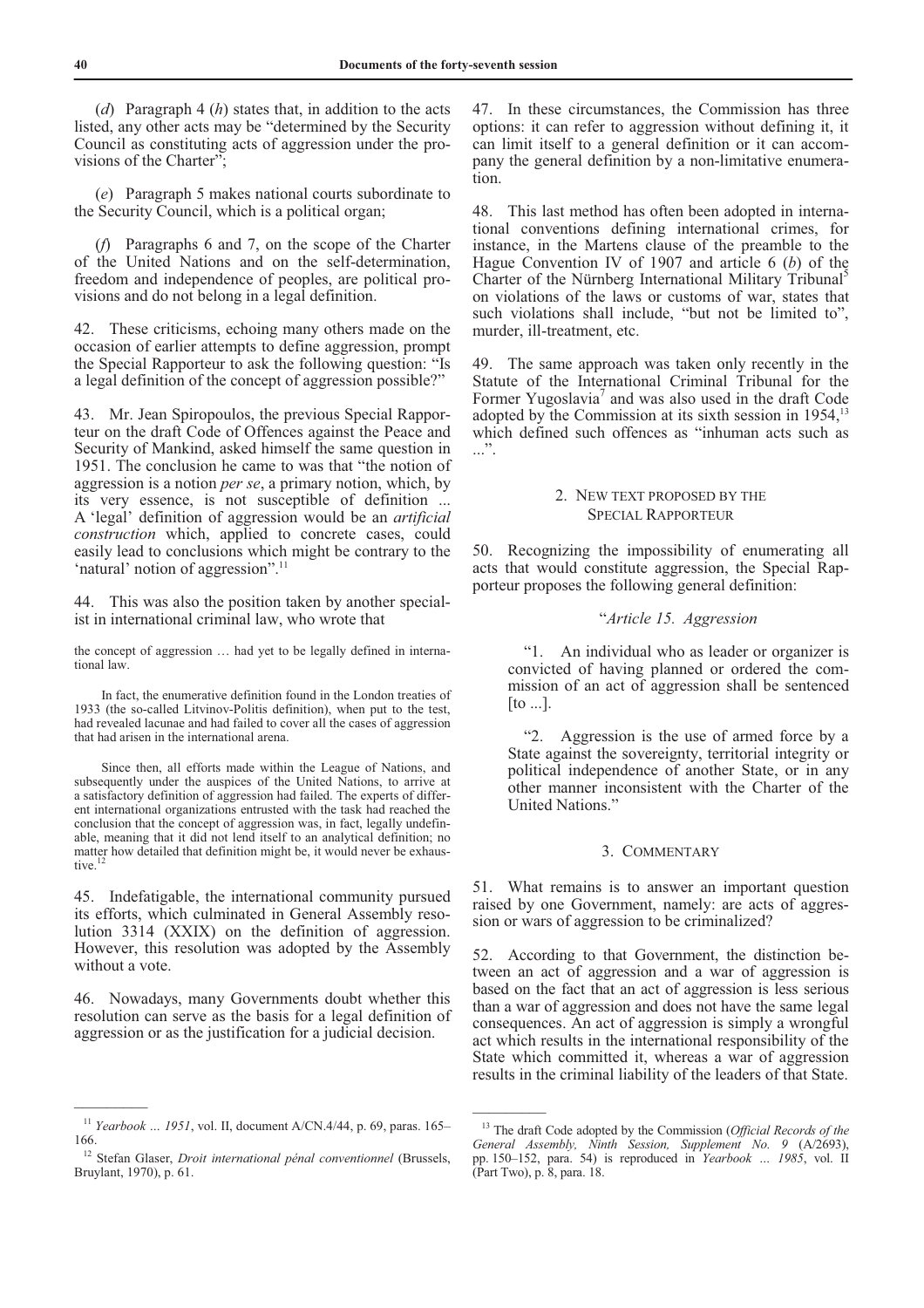53. It is questionable whether the distinction between the concepts of act of aggression and war of aggression is clear-cut. Are not some acts of aggression, such as the invasion or annexation of territory or the blockading of the ports of a State, sufficiently serious to constitute crimes? Further complicating what is, intrinsically, already an extremely complex issue should be avoided.

# *Article 19. Genocide*

#### (a) *Text adopted*

54. The text of draft article 19, provisionally adopted on first reading, reads as follows:

 **1. An individual who commits or orders the commission of an act of genocide shall, on conviction thereof, be sentenced [to ...].** 

 **2. Genocide means any of the following acts committed with intent to destroy, in whole or in part, a national, ethnic, racial or religious group as such:** 

 **(***a***) Killing members of the group;** 

 **(***b***) Causing serious bodily or mental harm to members of the group;** 

 **(***c***) Deliberately inflicting on the group conditions of life calculated to bring about its physical destruction in whole or in part;** 

 **(***d***) Imposing measures intended to prevent births within the group;** 

 **(***e***) Forcibly transferring children of the group to another group.** 

(b) *Observations of Governments* 

#### *Australia*

55. While Australia has no difficulties with the substance of draft article 19, which is based entirely on the definition in article II of the Convention on the Prevention and Punishment of the Crime of Genocide, the issue of the applicable penalty requires further attention by the Commission.

56. The Government of Australia believes that the penalty to be specified in draft article 19, paragraph 1, may well be inconsistent with the Convention on the Prevention and Punishment of the Crime of Genocide, whose article V requires States parties to "provide effective penalties for persons guilty of genocide".

#### *Ecuador*

57. The Government of Ecuador believes that paragraph 2 (*d*) of draft article 19 should be clarified. As currently drafted, it is vague and could create misunderstanding and confusion between purely social birth control programmes and crimes of genocide.

### *United States of America*

58. The Government of the United States notes that the crime of genocide is already defined by the Convention on the Prevention and Punishment of the Crime of Genocide, to which the United States and many other States are parties. United States ratification of the Convention was based on several understandings. In particular, the United States indicated that it understands that the term "intent to destroy, in whole or in part, a national, ethnic, racial or religious group as such", as used in article II of the Convention, means the "specific intent to destroy, in whole or substantial part, a national, ethnic, racial or religious group as such" by the acts prohibited in the Convention. The draft Code's definition, in contrast, fails to establish the mental state needed for the imposition of criminal liability.

#### *Paraguay*

59. The Government of Paraguay notes that the crime of genocide was defined in the Convention on the Prevention and Punishment of the Crime of Genocide and that the definition remains unchanged in the present draft article. It might be advisable that paragraph 2 (*e*) of the draft article be expanded to cover adults as well as children.

#### *United Kingdom of Great Britain and Northern Ireland*

60. According to the United Kingdom, the Commission should consider the relationship between the draft Code and article IX of the Convention on the Prevention and Punishment of the Crime of Genocide, which provides for the compulsory jurisdiction of ICJ in the case of disputes between contracting parties relating, *inter alia*, to the responsibility of a State for genocide.

(c) *Specific comments*

#### 1. EXPLANATORY REMARKS

61. Many amendments have been proposed to both the form and the substance, but the Special Rapporteur considers it preferable to stay close to the Convention on the Prevention and Punishment of the Crime of Genocide, since genocide is the only crime on which the international community is in very broad agreement.

# 2. NEW TEXT PROPOSED BY THE SPECIAL RAPPORTEUR

62. The Special Rapporteur therefore proposes the following new text:

#### "*Article 19. Genocide*

 "1. An individual convicted of having committed or ordered the commission of an act of genocide shall be sentenced [to ...].

 "2. Genocide means any of the following acts committed with intent to destroy, in whole or in part, a national, ethnic, racial or religious group as such:

"(*a*) Killing members of the group;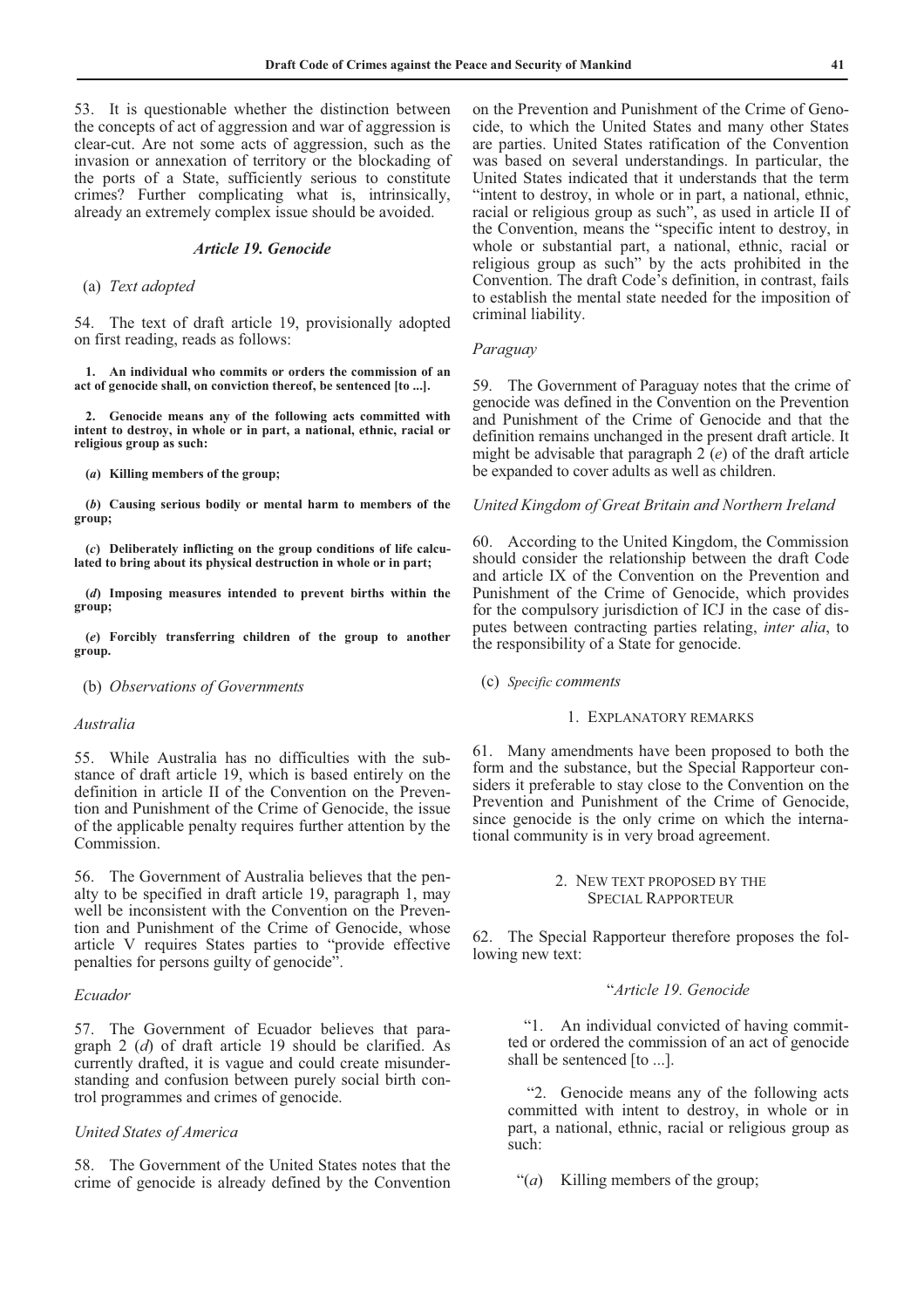"(*b*) Causing serious bodily or mental harm to members of the group;

 "(*c*) Deliberately inflicting on the group conditions of life calculated to bring about its physical destruction in whole or in part;

 "(*d*) Imposing measures intended to prevent births within the group;

 "(*e*) Forcibly transferring children of the group to another group.

 "3. An individual convicted of having engaged in direct and public incitement to commit genocide shall be sentenced [to ...].

 "4. An individual convicted of an attempt to commit genocide shall be sentenced [to ...]."

# *Article 21. Systematic or mass violations of human rights*

## (a) *Text adopted*

63. Draft article 21, provisionally adopted on first reading, reads as follows:

 **An individual who commits or orders the commission of any of the following violations of human rights:** 

- **Murder;**
- **Torture;**
- **Establishing or maintaining over persons a status of slavery, servitude or forced labour;**

 **– Persecution on social, political, racial, religious or cultural grounds in a systematic manner or on a mass scale; or** 

 **– Deportation or forcible transfer of population shall, on conviction thereof, be sentenced [to ...].** 

## (b) *Observations of Governments*

#### *Australia*

64. Australia notes the stated intention of the Commission that only the most serious international delicts be considered as crimes. This is consistent with the philosophical basis of international criminal law and the expressed attitude of States on the matter.

65. There are, however, some problems with draft article 21 in its current form. In particular, Australia has concerns about the lack of definition of the elements of the crimes set out in this draft article. It notes the view of the Commission that, as the definitions are included in other international instruments, it is unnecessary to repeat them in the draft Code. However, not all the crimes are so defined. There is, for example, no agreed definition of persecution in any international instrument.

66. Reliance on other instruments for definitions of the crimes in draft article 21 could also cause difficulties. For example, the definition of torture in the Convention against Torture and Other Cruel, Inhuman or Degrading Treatment or Punishment limits the crimes to acts committed by public officials or persons acting in an official capacity. In contrast, the *chapeau* to article 21 indicates that responsibility for any of the enumerated crimes extends to any individual committing the offence.

67. Australia notes in this regard that draft articles 15, 19, 20, 22 and 23 include definitions of offences despite the fact that definitions are to be found in other international instruments.

68. Draft article 21 is also limited in its scope in that it does not (as in the case with draft articles 15 and 16) allow for "any other acts" (art. 15, para. 4 (*h*)) or "any other measures" (art. 16, para. 2). Australia agrees with the commentary of the Commission that the practice of systematic disappearance of persons is worthy of special reference in the context of the draft Code.14 It is not certain that persecution on social, political, racial, religious or cultural grounds would cover the practice of systematic disappearances.

#### *Austria*

69. The Government of Austria notes that the relation between the provisions of draft article 21 and those of draft article 22 (concurrent or cumulative crimes) asks for further clarification. If article 21 should only be applicable in times of peace, this should be emphasized.

# *Brazil*

70. In the view of the Government of Brazil, draft article 21, although it is entitled "Systematic or mass violations of human rights", could be read as implying that individual cases of murder or torture would be crimes against the peace and security of mankind. It seems necessary, therefore, to clarify the scope of the limitative expression "in a systematic manner or on a mass scale", in order to indicate that the draft Code will only cover facts of international relevance committed or not with the toleration of the State power.

#### *Bulgaria*

 $\frac{1}{2}$ 

71. The Government of Bulgaria proposes that in draft article 21 the expression "persecution on social, political, racial, religious or cultural grounds" be supplemented by the expression "including inhuman and degrading treatment based on such grounds".

# *United States of America*

72. The Government of the United States is of the view that draft article 21 is too vague to impose criminal

<sup>14</sup> See *Yearbook … 1991*, vol. II (Part Two), p. 104, para. (10) of the Commentary on article 21.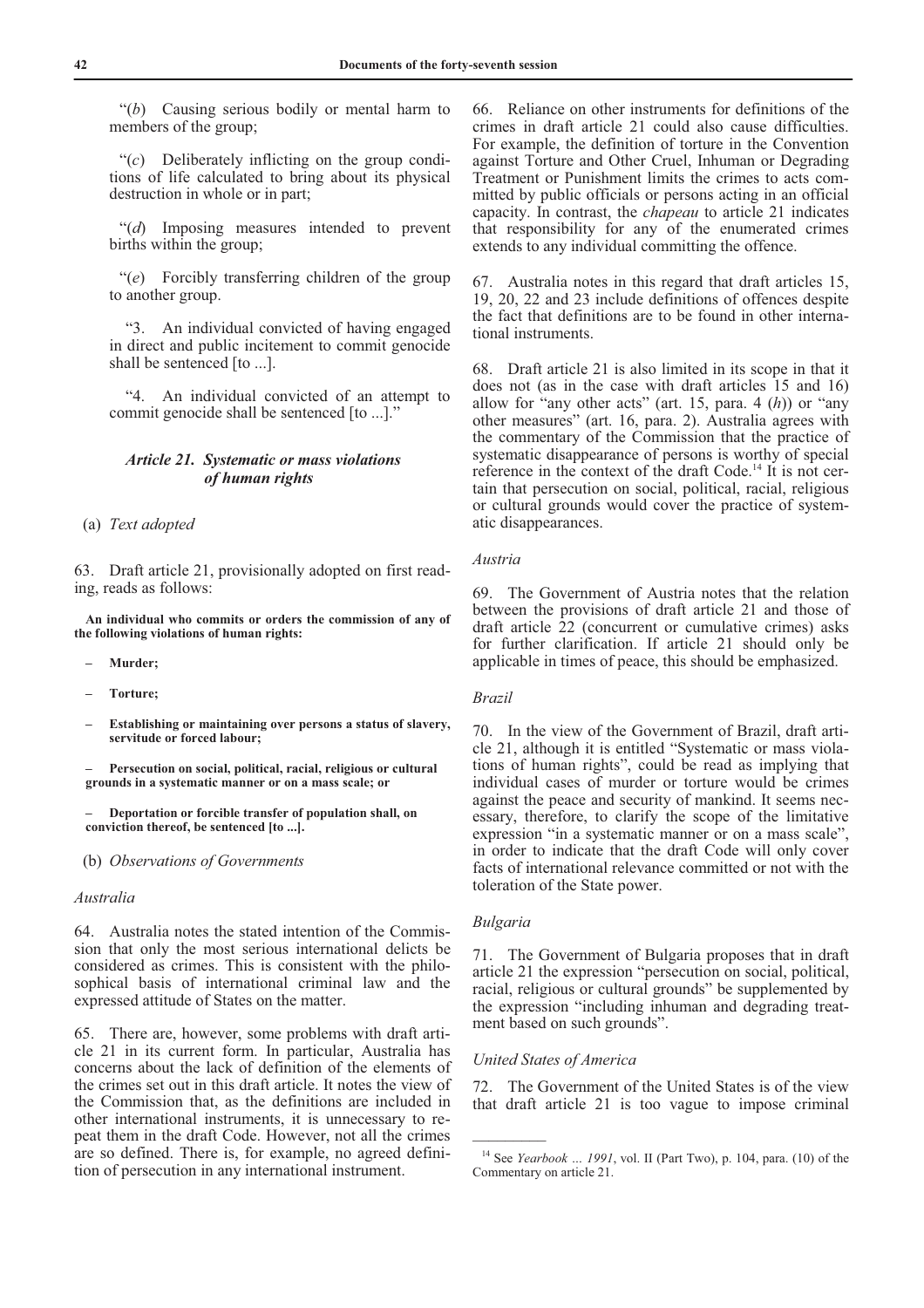liability. The crime of "persecution on social, political, racial, religious or cultural grounds" in particular is so vague that it could mean almost anything. For example, one definition of "persecute" is "to annoy with persistent or urgent approaches, to pester".15 It should not be an international crime for one political party to "annoy" or "pester" another political party, yet under the plain meaning of the draft Code that could be an international crime. This draft article also fails to fully consider the effect of the International Covenant on Civil and Political Rights, which spells out the specific human rights recognized by the vast majority of the international community. The draft article also appears to embrace common crimes, such as murder. The United States does not believe that it would be useful or even sensible to make every murder an international crime. It notes further that deportation of persons may under many circumstances be lawful; this current formulation is thus overly broad.

#### *Paraguay*

73. In the view of the Government of Paraguay, the crime covered in draft article 21 is similar to the crime of genocide (draft article 19), as can be seen by comparing the provisions of the two articles. However, this article does not mention the underlying motive for the crime of genocide, and it refers to systematic or mass violations of human rights. The differences do not seem to be fundamental.

# *United Kingdom of Great Britain and Northern Ireland*

74. The United Kingdom believes that attention must plainly be paid to systematic or mass violations of human rights in any code of crimes under international law. Two requirements must be met before an act qualifies as "systematic or mass violations of human rights": the exceptional seriousness of the act and its systematic manner or mass scale. The express list of acts is welcome, but draft article 21 is incomplete and unsatisfactory. The Commission, in its commentary,<sup>16</sup> makes clear that definitions of the terms used, such as torture or slavery, are to be found in existing international conventions. Even assuming that national courts would be able to identify the relevant source, the definitions contained therein are not free from controversy. Indeed, as the commentary indicates, there may be doubt whether the definition of torture contained in the Convention against Torture and Other Cruel, Inhuman or Degrading Treatment or Punishment should be limited to the acts of officials. As currently drafted, the article contains no precise definition of criminal conduct nor any clear unifying concept.

# (c) *Specific comments*

 $\overline{\phantom{a}}$ 

#### 1. EXPLANATORY REMARKS

75. One Member State notes that the list of acts constituting crimes against humanity is too limited, as it does not include the term "other inhumane acts".

76. This comment is valid. It is impossible to provide a complete list of acts constituting such crimes. The Charter of the Nürnberg Tribunal<sup>5</sup> (art. 6  $(c)$ ), the Charter of the Tokyo Tribunal<sup>6</sup> (art. 5 (c)) and Law No. 10 of the Allied Control Council<sup>17</sup> (art. II, para. 1 (*c*)) used the term "other inhumane acts".

77. More recently, the Statute of the International Tribunal for the Former Yugoslavia<sup>7</sup> refers also, in the definition of crimes against humanity, to "other inhumane acts" (art. 5 (*i*)).

78. Concerning torture, one Member State comments that the draft articles adopted on first reading do not provide a definition of this concept and are confined to referring in the commentary to the Convention against Torture and Other Cruel, Inhuman or Degrading Treatment or Punishment. However, the scope of application of this Convention is limited to acts committed by agents or representatives of a State.

79. The Special Rapporteur recognizes that the comment regarding possible perpetrators of crimes against humanity is valid and that individuals must also be covered. As to the definition of torture, the Special Rapporteur placed in brackets the overly long definition contained in the Convention against Torture and Other Cruel, Inhuman or Degrading Treatment or Punishment, in the new proposed text. The Commission must decide whether or not to retain it.

80. Another comment relates to the word "persecution", for which no definition is given. It should be recalled that this word is used in the three basic texts relating to the charters of the international military tribunals which defined crimes against humanity. It is also used in judgements of the international tribunals which had to judge crimes against humanity following the Second World War.

#### 2. NEW TEXT PROPOSED BY THE SPECIAL RAPPORTEUR

81. The Special Rapporteur therefore proposes the following new text:

#### *"Article 21. Crimes against humanity*

 "An individual who, as an agent or a representative of a State or as an individual, commits or orders the commission of a crime against humanity shall, on conviction thereof, be sentenced [to ...].

 "A crime against humanity means the systematic commission of any of the following acts:

"– Wilful killing;

<sup>15</sup> See *Webster's Ninth Collegiate Dictionary*.

<sup>16</sup> See *Yearbook … 1991*, vol. II (Part Two), p. 104.

 $17$  Law relating to the punishment of persons guilty of war crimes, crimes against peace and humanity, enacted at Berlin on 20 December 1945 (Allied Control Council, *Military Government Legislation*, No. 3 (Berlin, 31 January 1946)).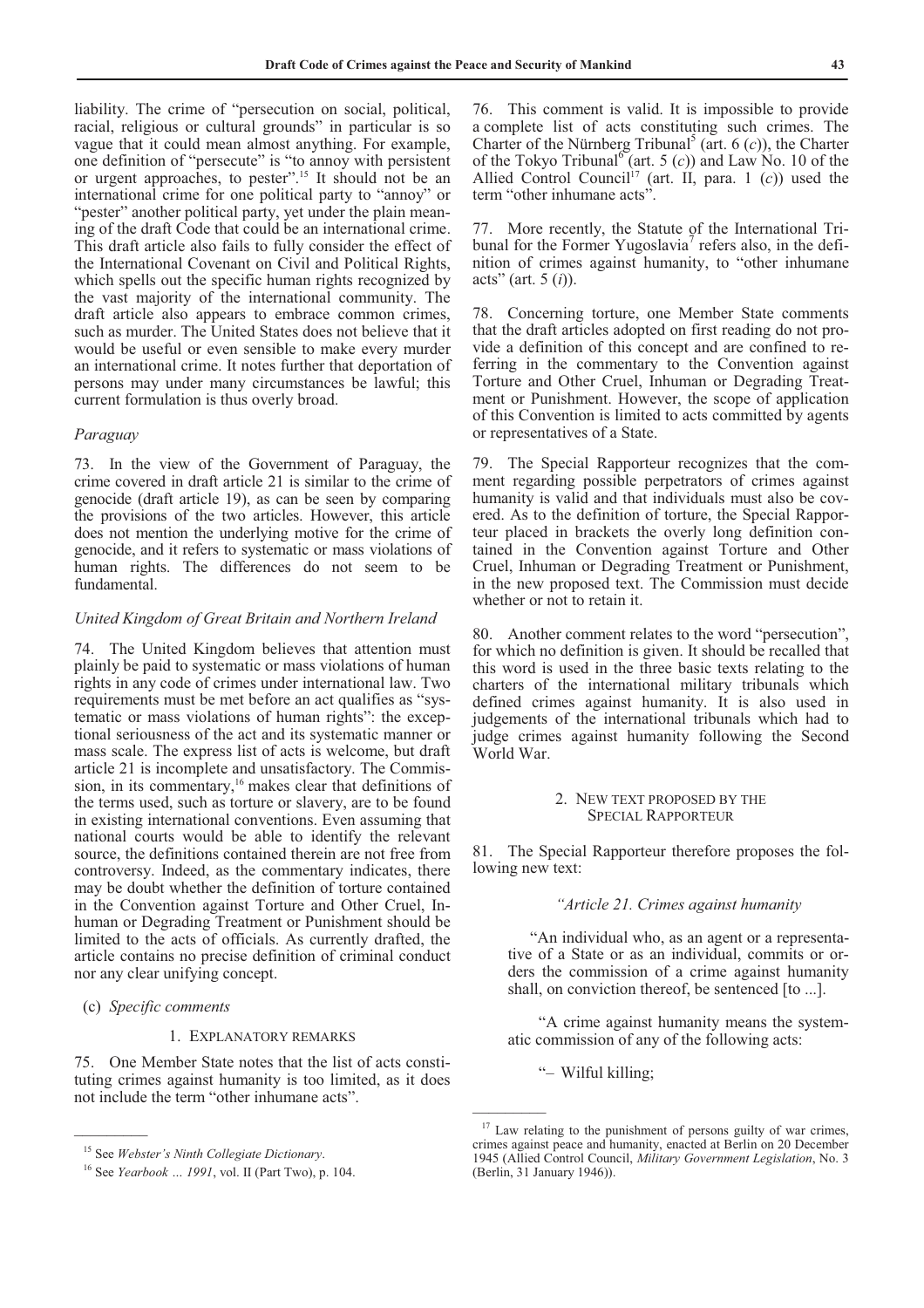"– Torture [i.e., intentionally inflicting on a person pain or acute physical or mental suffering for the purposes of, *inter alia*, obtaining information or confessions from him or from a third person, punishing him for an act which he or a third person has committed or is suspected of committing, intimidating or exerting pressure on him, intimidating or exerting pressure on a third person, or for any other reason grounded in some form of discrimination.

 "This text does not include pain or suffering resulting solely from lawful punishment or inherent in or caused by such punishment.];

"– Reduction to slavery;

"– Persecution;

 "– Deportation or forcible transfer of populations;

"– All other inhumane acts."

## 3. COMMENTARY

82. In the new text of draft article 21, the Special Rapporteur preferred to use the title "Crimes against humanity" rather than the title adopted on first reading, which was "Systematic or mass violations of human rights".

83. The term "crimes against humanity" is, in fact, an established term which has been enshrined in the legal lexicon, since it is used even in domestic law. Since the end of the Second World War this term has existed in numerous legal instruments.18 Still more recently it has been used in the Statute of the International Criminal Tribunal for the Former Yugoslavia (art. 5).7

84. If the current draft article abandoned the term "crimes against humanity", questions might arise as to the reasons for such a reversal. Would the Commission have a good reason for replacing this phrase with "systematic or mass violations of human rights"? It appears doubtful.

85. In proposing this latter term, the Commission wished to emphasize two aspects of such crimes which it deemed very important, namely, their systematic and their massive nature.

86. However, one of these two aspects (the mass element) is too controversial. Those who hold that a crime against humanity is characterized by its massive nature rely on the fact that the charters of the above-mentioned tribunals define crimes against humanity as acts directed against the civilian population or any civilian population.

 $\frac{1}{2}$ 

They believe that, because of their large numbers of victims, such crimes are necessarily mass crimes.

87. However, contrary to this argument, many authors and even a good number of judicial precedents hold that a crime against humanity is not necessarily a crime of a massive nature. They note that some acts referred to in the texts are not necessarily mass crimes: murder, torture and rape, as referred to in Law No. 10 of the Allied Control Council, can as easily be directed against individual victims as collective victims.

88. According to Meyrowitz, "Nothing supports the claim that such crimes which, in common law, are deemed to have occurred where there is only a single victim, are not apt to constitute crimes against humanity";<sup>19</sup> even an isolated act can constitute a crime against humanity if it is the product of a political system based on terror or persecution.

89. Similarly, Georges Sawicki, in the report of Poland to the eighth International Conference for the Unification of Penal Law held in Brussels in July 1947, wrote that crimes against humanity "usually occur *en masse*. Yet this is not the characteristic which distinguishes this type of crime from an ordinary crime. … The mass element is an accessory, although not an incidental, feature".20

90. This controversy occurs also at the level of jurisprudence. The argument as to massive nature was upheld chiefly by the United States military tribunals. Thus, in one trial the defendants were accused of having "knowingly participated in a system of cruelty and injustice extending throughout the country ... violating the laws of war and of humanity".<sup>21</sup> The judgement stated that isolated cases of atrocities and persecution were to be excluded from the definition.

91. However, that was not the opinion of the tribunals in the British zone which, on the contrary, stated that the mass element was not essential to the definition, in respect of either the number of acts or the number of victims. In general, the argument upheld by these tribunals was that what counted was not the mass aspect, but the link between the act and a cruel and barbarous political system, specifically, the Nazi regime.

92. After an extensive review of the jurisprudence of the tribunals in the British zone, Meyrowitz concluded: "The tribunals in fact decided that what renders an offence a crime against humanity is neither the number

<sup>&</sup>lt;sup>18</sup> Charter of the Nürnberg International Military Tribunal (art.  $6(c)$ ) (see footnote 5 above); Charter of the Tokyo Tribunal (art. 5 (*c*)) (see footnote 6 above); Law No. 10 of the Allied Control Council (art. II, para. 1 (*c*)).

<sup>19</sup> Henri Meyrowitz, *La répression par les tribunaux allemands des crimes contre l'humanité et de l'appartenance à une organisation criminelle, en application de la loi no. 10 du Conseil de contrôle allié*  (Paris, Librairie générale de droit et de jurisprudence, 1960), p. 280.

<sup>20</sup> *Acts of the Conference* (Paris, Pedone, 1949), p. 136; cited in Meyrowitz, ibid., p. 254, footnote 15.

<sup>21</sup> See *Trials of War Criminals before the Nürnberg Military Tribunals under Control Council Law No. 10 (Nürnberg, October 1946– April 1949)* (15-volume series of summary records of trials conducted by United States military tribunals) (Washington, D.C., United States Government Printing Office, 1950), vol. III, case No. 3 (*The Justice Case*), p. 985; cited in Meyrowitz, ibid., pp. 252–253.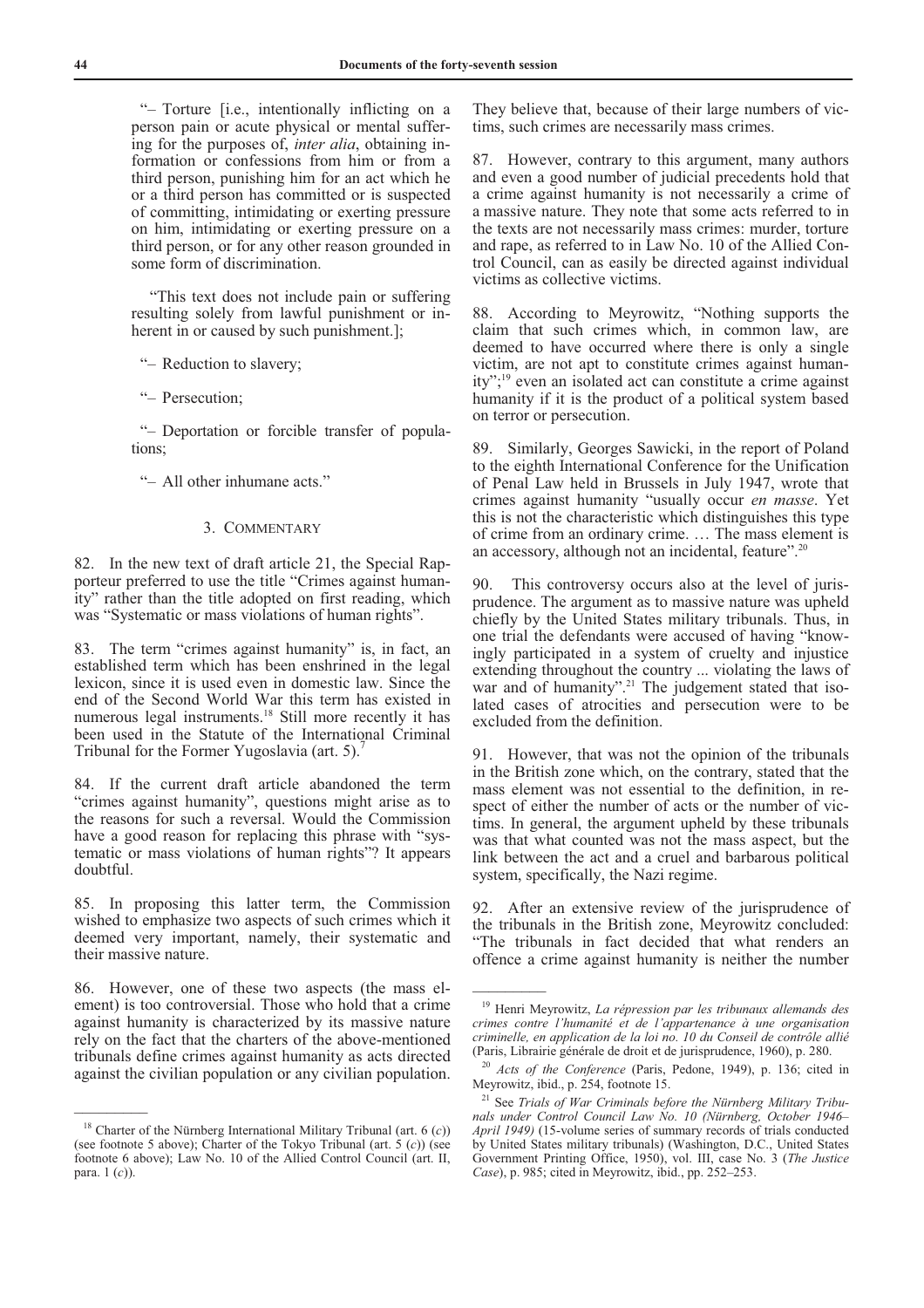nor the nature of the victims, but the fact that the offence is linked to systematic persecution of a community or a section of a community. An inhumane act committed against a single individual can also constitute a crime against humanity."22 Meyrowitz based this conclusion in particular on a clarification from the British Military Government (Zonal Office of the Legal Adviser) dated 15 October 1948, stating that an individual crime can constitute a crime against humanity "if the motive for this act resides, in whole or in part, in such systematic persecution".<sup>23</sup>

93. It follows from the foregoing that the notion that a crime against humanity must be of a massive nature is controversial and that "the characterization of crimes against humanity should in fact be interpreted as including, *alongside* acts directed against individual victims, acts of participation in mass crimes".<sup>23</sup>

94. On the other hand, the systematic nature of crimes against humanity, far from being a subject of dispute, constitutes a necessary condition. For this reason, the Special Rapporteur deemed it necessary to replace the title of draft article 21 provisionally adopted on first reading with the title "Crimes against humanity"; far from being a subject of dispute, it has been adopted by Member States, which have incorporated it into their domestic law.

#### *Article 22. Exceptionally serious war crimes*

#### (a) *Text adopted*

95. Draft article 22 provisionally adopted on first reading reads as follows:

 **1. An individual who commits or orders the commission of an exceptionally serious war crime shall, on conviction thereof, be sentenced [to ...].** 

 **2. For the purposes of this Code, an exceptionally serious war crime is an exceptionally serious violation of principles and rules of international law applicable in armed conflict consisting of any of the following acts:** 

 **(***a***) Acts of inhumanity, cruelty or barbarity directed against the life, dignity or physical or mental integrity of persons [, in particular wilful killing, torture, mutilation, biological experiments, taking of hostages, compelling a protected person to serve in the forces of a hostile Power, unjustifiable delay in the repatriation of prisoners of war after the cessation of active hostilities, deportation or transfer of the civilian population and collective punishment];**

 **(***b***) Establishment of settlers in an occupied territory and changes to the demographic composition of an occupied territory;** 

 **(***c***) Use of unlawful weapons;** 

 $\overline{\phantom{a}}$ 

 **(***d***) Employing methods or means of warfare which are intended or may be expected to cause widespread, long-term and severe damage to the natural environment;** 

 **(***e***) Large-scale destruction of civilian property;** 

 **(***f***) Wilful attacks on property of exceptional religious, historical or cultural value.** 

#### (b) *Observations of Governments*

# *Austria*

96. The Government of Austria believes that the expression in square brackets in draft article 22, paragraph 2 (*a*), should be retained. The fact that the enumeration is only descriptive is sufficiently emphasized by the words "in particular".

# *United States of America*

97. The Government of the United States is of the view that draft article 22 seeks to punish "exceptionally serious war crimes", a term which is tautologically defined as "an exceptionally serious violation of principles and rules of international law applicable in armed conflict consisting of, *inter alia*, acts of inhumanity ...". This article is too vague and fails to consider and specifically incorporate the relevant provisions of the many international conventions specifically dealing with the law of armed conflict.

98. The vague prohibition on the "unlawful use of weapons" does not reflect the complex realities of warfare or the international legal mechanisms established to regulate its conduct. Moreover, the United States thinks it unwise to include only "exceptionally serious war crimes" and ignore other breaches of the laws of war that are also of great concern to the peace and security of mankind.

#### *Paraguay*

 $\frac{1}{2}$ 

99. The Government of Paraguay notes that there are already many international conventions on war crimes, and these are referred to in the commentary on draft article 22.24 It is legitimate to ask whether there is any need to have yet another category of crime, namely exceptionally serious war crimes, and whether degree of seriousness is a sound criterion to use in defining an offence for which other characterizations already exist. Degree of seriousness is, however, a valid criterion to use in determining the severity of the punishment.

### *United Kingdom of Great Britain and Northern Ireland*

100. The United Kingdom is of the view that in opting for a "middle-ground solution", reconciling competing trends within the Commission, the Commission risks pro-

<sup>22</sup> Meyrowitz, ibid., p. 281.

 $23$  Ibid., p. 255.

<sup>24</sup> See *Yearbook … 1991*, vol. II (Part Two), pp. 104–107.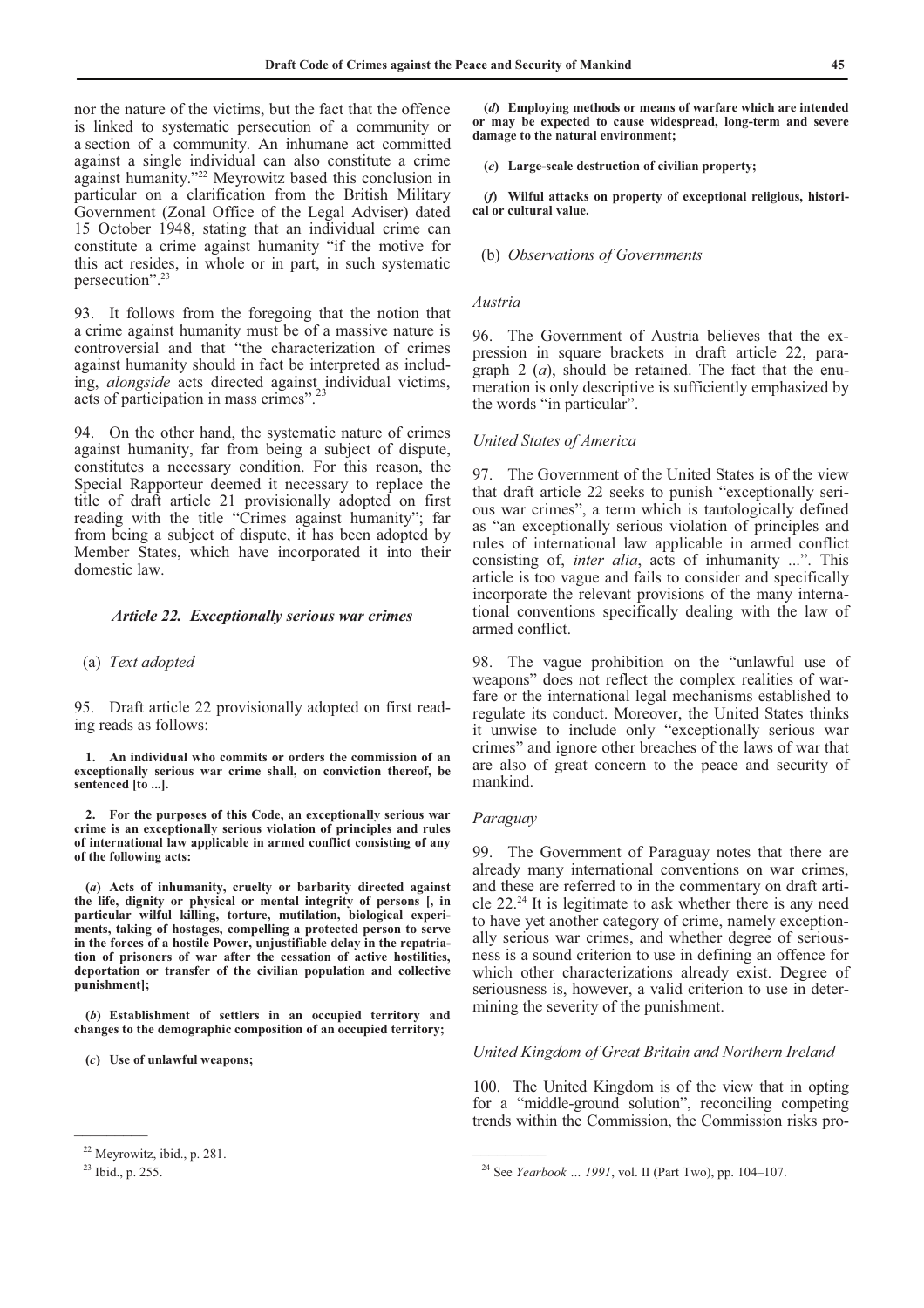liferating the categories of war crimes without any attendant benefit. If the Commission were to retain draft article 22, the United Kingdom would prefer to see a provision which accords with existing characterizations of war crimes, replacing "exceptionally serious war crimes" with "grave breaches of the Geneva Conventions", for example.

# *Switzerland*

101. The Government of Switzerland believes that in international humanitarian law, there are now two categories of violations: on the one hand, there are "grave breaches" which have already been enumerated (arts. 50, 51, 130 or 147, depending upon which of the four Geneva Conventions of 12 August 1949 is being consulted, and article 85 of Protocol I Additional to the Geneva Conventions which also refers to article 11 of the same Protocol); these are also called war crimes; on the other hand, there are all the other violations of international humanitarian law.

102. The Commission, faithful to the principle that only extremely serious acts should be included in the Code, proposes to introduce a third category, that of "exceptionally serious war crimes", which would therefore encompass especially serious breaches. Accordingly, it should be realized that, once the Code is in force, war crimes not enumerated in this provision may, as a result of draft article 22, be subject only to a relatively light penalty.

103. In addition, the Government of Switzerland finds it hard to understand why the Commission characterized large-scale destruction of civilian property (para. 2 (*e*)) as an "exceptionally serious war crime", but not attacks against the civilian population or demilitarized zones, or perfidious use of the protective emblems of the Red Cross and the Red Crescent.

104. It would, therefore, be advisable for the Commission to reconsider the impact which this provision is liable to have on international humanitarian law, before adopting it on second reading.

# (c) *Specific comments*

#### 1. EXPLANATORY REMARKS

105. The comments from Governments unanimously express reservations concerning this new concept of exceptionally serious war crimes.

106. After extensive reflection, the Special Rapporteur has found these reservations to be valid, mainly because it is difficult in practice to establish an exact dividing line between the "grave breaches" defined in the Geneva Conventions of 12 August 1949 and Additional Protocol I and the "exceptionally grave breaches" stipulated in the draft Code adopted on first reading by the Commission.

# 2. NEW TEXT PROPOSED BY THE SPECIAL RAPPORTEUR

107. The Special Rapporteur therefore proposes to amend the title and content of the draft article to read as follows:

# *"Article 22. War crimes*

 "An individual who commits or orders the commission of an exceptionally serious war crime shall, on conviction thereof, be sentenced [to ...].

"For the purposes of this Code, a war crime means:

 "1. Grave breaches of the Geneva Conventions of 1949, namely:

"(*a*) Wilful killing;

 "(*b*) Torture or inhuman treatment, including biological experiments;

 "(*c*) Wilfully causing great suffering or serious injury to body or health;

 "(*d*) Extensive destruction and appropriation of property, not justified by military necessity and carried out unlawfully and wantonly;

 "(*e*) Compelling a prisoner of war or a civilian to serve in the forces of a hostile Power;

 "(*f*) Wilfully depriving a prisoner of war or a civilian of the rights of fair and regular trial;

 "(*g*) Unlawful deportation or transfer or unlawful confinement of a civilian;

"(*h*) Taking civilians as hostages.

"2. Violations of the laws or customs of war, which include, but are not limited to:

 "(*a*) Employment of poisonous weapons or other weapons calculated to cause unnecessary suffering;

 "(*b*) Wanton destruction of cities, towns or villages, or devastation not justified by military necessity;

 "(*c*) Attack, or bombardment, by whatever means, of undefended towns, villages, dwellings or buildings;

 "(*d*) Seizure of, destruction of or wilful damage done to institutions dedicated to religion, charity and education, the arts and sciences, historic monuments and works of art and science;

"(*e*) Plunder of public or private property."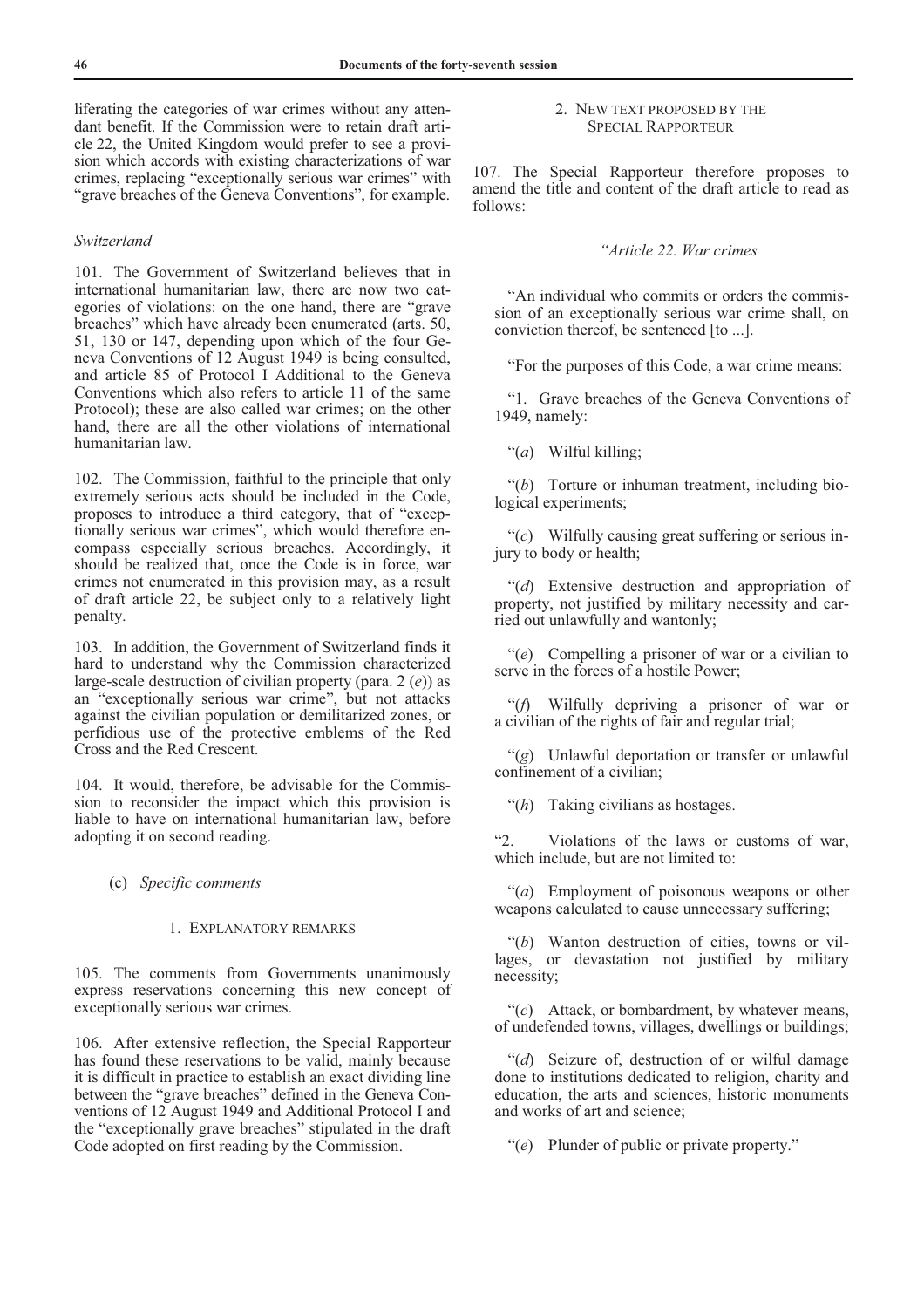# 3. COMMENTARY

108. In the new draft article 22, the method of defining war crimes is based directly on the Statute of the International Criminal Tribunal for the Former Yugoslavia.7

109. This method distinguishes grave breaches which, as in the Geneva Conventions of 12 August 1949 and Additional Protocol I, form an exhaustive list, from other violations of the laws or customs of war, which form a nonexhaustive list.

110. This new draft article 22 should make it possible to conclude the lengthy debate in the Commission between supporters of an exhaustive list of war crimes and supporters of a non-exhaustive list.

# *Article 24. International terrorism*

# (*a*) *Text adopted*

111. The text of draft article 24 provisionally adopted on first reading is the following:

 **An individual who is an agent or representative of a State commits or orders the commission of any of the following acts:** 

- **Undertaking, organizing, assisting, financing, encouraging or tolerating acts against another State directed at persons or property and of such a nature as to create a state of terror in the minds of public figures, groups of persons or the general public shall, on conviction thereof, be sentenced [to ...].**
- (b) *Observations of Governments*

# *Australia*

112. Australia has difficulties with the wording of draft article 24. It notes in particular that the definition is not expressed to include an element of violence. Is therefore the offence intended to encompass non-physical acts of terror such as propaganda? Further, it is uncertain whether the agents or representatives need to be acting in their official capacity. The absence of intention or motive from the definition also needs explanation.

#### *Austria*

113. The Government of Austria proposes that draft article 24 should be amended as follows, which would also allow a definition of the term "terrorist activities":

 "1. An individual who, as an agent or representative of a State, commits or orders the commission of any of the following acts:

 "– Undertaking, organizing, assisting, financing, encouraging or tolerating terrorist activities against another State,

"shall be sentenced [to ...].

 "2. Terrorist activities are acts directed at persons or property of such a nature as to create a state of terror in the minds of public figures, groups of persons or the general public."

#### *Belarus*

114. The Government of Belarus believes that in draft article 24, the category of perpetrators of crimes of international terrorism, should be expanded. The draft Code cannot disregard the scale of acts of international terrorism committed by terrorist organizations and groups which are not necessarily linked to a State, and the threat posed by such acts to the peace and security of mankind. In any event, the participation of a State cannot be a criterion for defining terrorism as a crime against the peace and security of mankind.

#### *Brazil*

115. The Government of Brazil is of the view that there is an international element in the crime of terrorism meaning that the crime may only be punished in accordance with the draft Code when it is committed or ordered by an agent or representative of a State against another State.

## *United States of America*

116. In the view of the Government of the United States, draft article 24 purports to punish international terrorism, even though there is no generally accepted definition of terrorism and no adequate definition of terrorism is given by the draft Code. It attempts to define terrorism through the use of a tautology. The draft Code defines terrorism as the "undertaking, organizing, assisting, financing, encouraging or tolerating [by the agents or representatives of a State of] acts against another State directed at persons or property and of such a nature as to create a state of terror in the minds of public figures, groups of persons or the general public". This definition is patently defective because "terror" is not defined.

117. Moreover, given the unsuccessful history of past attempts to achieve a universally acceptable general definition of terrorism, the United States is sceptical about the possibility of reaching consensus on such a provision, no matter how it is drafted. In response to the difficulty in reaching consensus on a general definition of terrorism, the international community has instead concluded a series of individual conventions that identify specific categories of acts that the entire international community condemns, regardless of the motives of the perpetrators, and that require the parties to criminalize the specified conduct, prosecute or extradite the transgressors and cooperate with other States for the effective implementation of the duties in these conventions. As listed in General Assembly resolution 44/29, these conventions cover aircraft sabotage, aircraft hijacking, attacks against officials and diplomats, hostage-taking, theft or unlawful use of nuclear material, violence at airports and certain attacks on or against ships and fixed platforms. By focusing upon specific types of actions that are inherently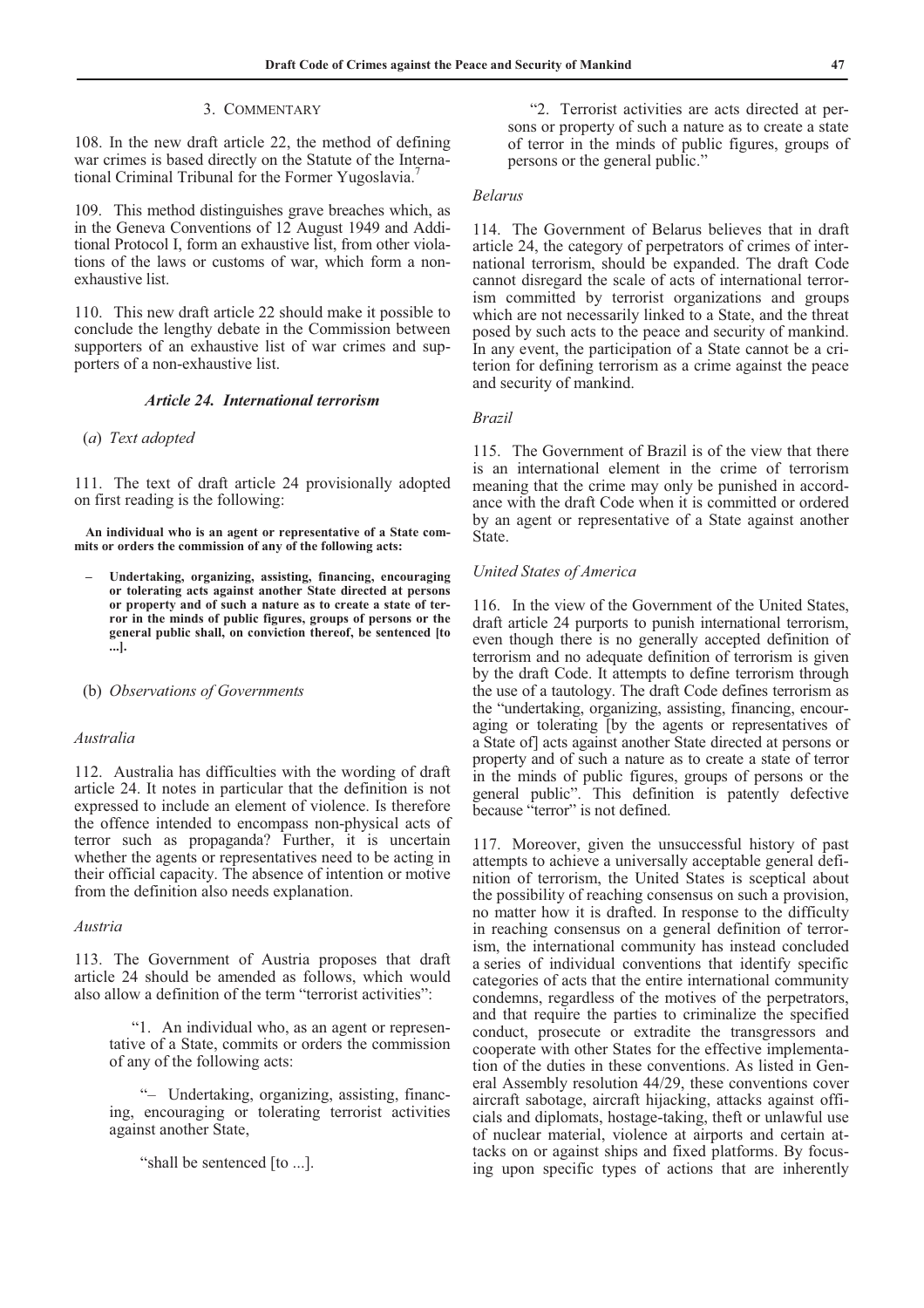unacceptable, rather than on questions of motivation or context as the draft Code does, the existing approach has enabled the international community to make substantial progress in the effort to use legal tools to combat terrorism.

118. Another fundamental problem with draft article 24 is that it limits the crime of terrorism to acts committed by individuals acting as "agents or representatives of a State". In fact, many terrorist acts are committed by individuals acting in their private capacity. The United States cannot accept a definition of terrorism that excludes acts committed by persons who are either not acting as agents of a State, or whose affiliation with a State cannot be definitively proved in a court of law.

# *Paraguay*

119. The Government of Paraguay underlines that draft article 24 covers terrorism, not as committed by individuals or private groups, but by agents or representatives of a State, cases of which the international community knows to exist today.

# *Nordic countries*

120. In the view of the Nordic countries, the scope of draft article 24 is too narrow from a substantive point of view. It is difficult to understand why only cases where the terrorist is "an agent or representative of a State" should be covered. The other crimes included in the draft Code are not subject to such a limitation provided that individuals can contravene these provisions without acting on behalf of a State. The majority of the crimes that could conceivably fall within this article are of such a nature that they are generally covered by national criminal legislation as well as specific conventions. There is, therefore, reason to presume that in many cases, conflicting penal provisions are to be found in national criminal law.

# *United Kingdom of Great Britain and Northern Ireland*

121. The United Kingdom regrets that the Commission has, as in the draft Code adopted at its sixth session in 1954,<sup>13</sup> limited the scope of draft article 24 to State-sponsored terrorism. International terrorism is no longer confined to the acts of agents or representatives of States. In attempting to distinguish between international and "internal" terrorism, the Commission has overlooked the important category of non-State-sponsored terrorism directed at States, which properly belongs in a definition of international terrorism. The United Kingdom would therefore urge the Commission to reconsider the definition of terrorism, including the present omission of "internal" terrorism. The latter is in practice more of a problem for many States than international terrorism. The Commission should also consider the relationship of this article with international crimes omitted from the draft Code, such as hijacking and hostage-taking, which might fall within the present definition of international terrorism.

#### *Switzerland*

122. To the Government of Switzerland, it would appear that the elements constituting the crime of international terrorism might not, depending on circumstances, be clearly distinguished from those constituting intervention, defined as the act of intervening in the internal or external affairs of a State by fomenting subversive or terrorist activities. Does the act, when carried out by agents of a State, of financing or training armed bands for the purposes of sowing terror among the population and thus encouraging the fall of the Government of another State come under either provision?

# (c) *Specific comments*

#### 1. EXPLANATORY REMARKS

123. Most Member States criticized the notion of limiting possible perpetrators of the crime of international terrorism to agents or representatives of a State. They believe that terrorism can also be committed by individuals acting on behalf of private groups or associations. This criticism is both relevant and valid.

124. One Government, sceptical about the possibility of reaching consensus on a general definition of terrorism, believes that the international community should continue to conclude specific conventions, such as the conventions covering hostage-taking, attacks against officials and diplomats, etc.

125. While such an approach is, of course, conceivable, it does not preclude a search for the common features of these various forms of terrorism and an effort to derive common rules applicable to their suppression and punishment. While it may be difficult to arrive at a general definition of terrorism, it is not impossible. The Convention for the Prevention and Punishment of Terrorism contains a definition of this concept; there should be an attempt to improve it.

# 2. NEW TEXT PROPOSED BY THE SPECIAL RAPPORTEUR

126. The Special Rapporteur proposes that the draft article adopted by the Commission on first reading should be amended to read as follows:

# "*Article 24. International terrorism*

 "1. An individual who, as an agent or a representative of a State, or as an individual, commits or orders the commission of any of the acts enumerated in paragraph 2 of this article shall, on conviction thereof, be sentenced [to ...].

 "2. The following shall constitute an act of international terrorism: undertaking, organizing, ordering, facilitating, financing, encouraging or tolerating acts of violence against another State directed at persons or property and of such a nature as to create a state of terror [fear or dread] in the minds of public figures, groups of persons or the general public in order to compel the aforesaid State to grant advantages or to act in a specific way."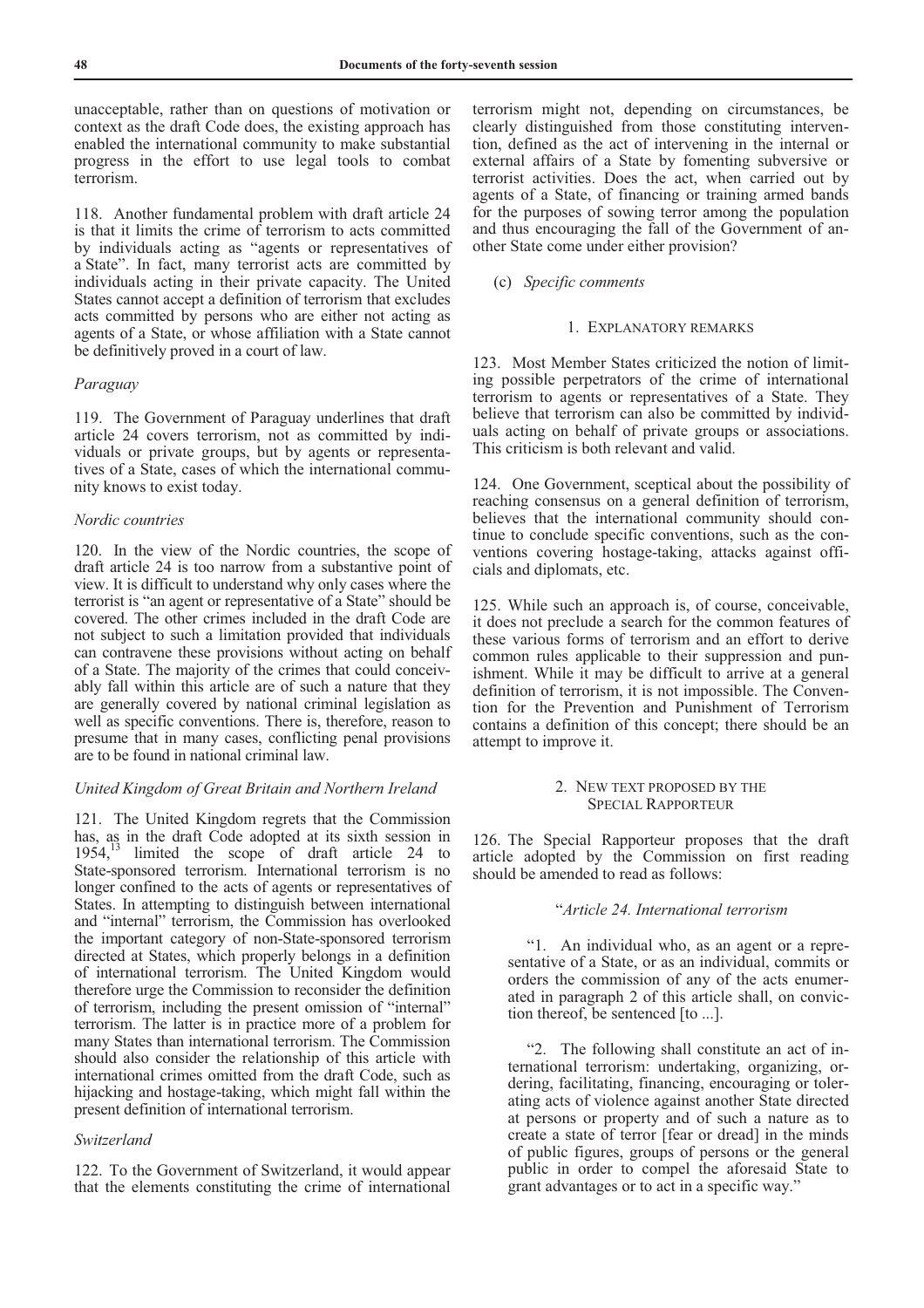# 3. COMMENTARY

127. The new draft article 24 includes individuals as perpetrators of international terrorism, whether acting alone or belonging to private groups or associations.

128. The draft article clarifies the aim sought by terrorism, which is to seek advantage or influence the action or political orientation of a government or change the constitutional form of a State.

129. The aim of terrorism is not to cause terror. Terror is not an end in itself but a means. Some commentaries express regret at the tautology that arises from using the word "terror" to define terrorism. This is why the Special Rapporteur used the words "fear" and "dread" in brackets. However, this lexical criticism is truly minor.

# *Article 25. Illicit traffic in narcotic drugs*

### (a) *Text adopted*

130. The text of draft article 25 provisionally adopted on first reading reads as follows:

 **1. An individual who commits or orders the commission of any of the following acts:** 

 **– Undertaking, organizing, facilitating, financing or encouraging illicit traffic in narcotic drugs on a large scale, whether within the confines of a State or in a transboundary context** 

**shall, on conviction thereof, be sentenced [to ...].** 

 **2. For the purposes of paragraph 1, facilitating or encouraging illicit traffic in narcotic drugs includes the acquisition, holding, conversion or transfer of property by an individual who knows that such property is derived from the crime described in this article in order to conceal or disguise the illicit origin of the property.** 

 **3. Illicit traffic in narcotic drugs means any production, manufacture, extraction, preparation, offering, offering for sale, distribution, sale, delivery on any terms whatsoever, brokerage, dispatch, dispatch in transit, transport, importation or exportation of any narcotic drug or any psychotropic substance contrary to internal or international law.** 

(b) *Observations of Governments* 

# *Australia*

131. Australia strongly supports international action to deal with illicit trafficking in narcotic drugs and psychotropic substances. Accordingly, Australia has been an active participant in the negotiation of multilateral conventions which promote both national and international action against drug trafficking.

132. Australia acknowledges the concerns underlying draft article 25. It believes, however, that more detailed work needs to be done on a number of issues, including the relationship of the draft article with existing conventions, in particular, the United Nations Convention against Illicit Traffic in Narcotic Drugs and Psychotropic Substances.

133. The enumerated acts constituting crimes under draft article 25 are inconsistent with those listed in the above-mentioned Convention. Article 3 thereof describes a lengthy series of acts which are to be established as offences under domestic law. Although many of these appear to have been omitted from draft article 25 on the ground that they are not of sufficiently serious nature to attract international criminal sanctions, others should perhaps be included.

134. The enforcement of any article dealing with drug trafficking would depend heavily on effective provisions on extradition of alleged offenders, mutual legal assistance between States in support of their prosecution and money laundering.

135. Consideration also needs to be given to the relationship between the jurisdiction of national legal systems to deal with drug offences and any proposed international jurisdiction under the draft Code.

136. It is unclear to Australia why the phrase "psychotropic substance" is used only in paragraph 3, when the whole draft article is intended to cover the subject.

# *Austria*

137. In the view of the Government of Austria, it remains to be seen if the crime in draft article 25 should be inserted in the present code of crimes. It is doubtful whether illicit trafficking in narcotic drugs is a crime against the peace and security of mankind. Furthermore, the consequences linked with its insertion in the Code (i.e. the non-prescriptibility) do not seem desirable from a political point of view.

### *Brazil*

138. The Government of Brazil believes that the absence of an international element with regard to the crime in draft article 25 is not justifiable.

#### *United States of America*

139. The Government of the United States notes that draft article 25 provides that trafficking in narcotic drugs is "illicit" if it is "contrary to internal or international law". It is unclear whether the reference to internal law is meant to refer only to the law of the State in which the individual is located (in which case it has little point) or whether it is meant to include the internal law of any State that is a party to the Code (in which case it would be amazingly broad).

#### *United Kingdom of Great Britain and Northern Ireland*

140. The United Kingdom notes that the draft Code adopted by the Commission at its sixth session in  $1954<sup>1</sup>$ omitted drug-related crimes, along with piracy, traffic in women and children, counterfeiting and interference with submarine cables. The United Kingdom would have wished for a more detailed analysis of these crimes with a view to ascertaining whether they constitute crimes